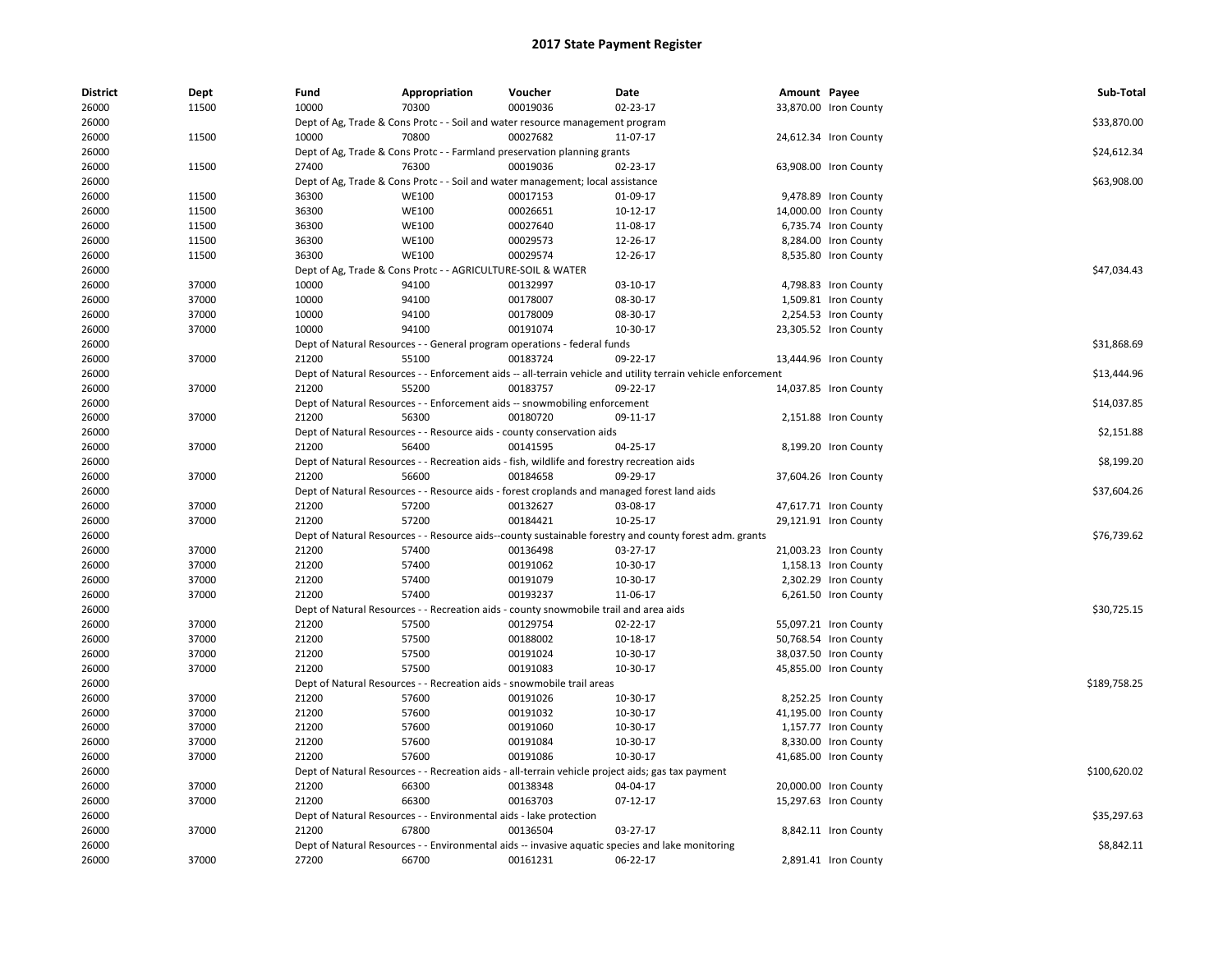| <b>District</b> | Dept  | Fund  | Appropriation                                                                         | Voucher  | Date           | Amount Payee |                        | Sub-Total    |
|-----------------|-------|-------|---------------------------------------------------------------------------------------|----------|----------------|--------------|------------------------|--------------|
| 26000           | 37000 | 27200 | 66700                                                                                 | 00192494 | 10-31-17       |              | 11,633.33 Iron County  |              |
| 26000           | 37000 | 27200 | 66700                                                                                 | 00193350 | 11-07-17       |              | 2,364.48 Iron County   |              |
| 26000           | 37000 | 27200 | 66700                                                                                 | 00196090 | 11-15-17       |              | 5,480.38 Iron County   |              |
| 26000           |       |       | Dept of Natural Resources - - Petroleum storage environmental remedial action; awards |          |                |              |                        | \$22,369.60  |
| 26000           | 37000 | 27400 | 67000                                                                                 | 00154341 | 06-01-17       |              | 86,782.06 Iron County  |              |
| 26000           |       |       | Dept of Natural Resources - - Financial assistance for responsible units              |          |                |              |                        | \$86,782.06  |
| 26000           | 37000 | 27400 | 67300                                                                                 | 00154341 | 06-01-17       |              | 1,512.72 Iron County   |              |
| 26000           |       |       | Dept of Natural Resources - - Recycling consolidation grants                          |          |                |              |                        | \$1,512.72   |
| 26000           | 37000 | 36300 | TA100                                                                                 | 00144562 | 04-25-17       |              | 93,771.50 Iron County  |              |
| 26000           | 37000 | 36300 | TA100                                                                                 | 00144563 | 04-25-17       |              | 33,471.00 Iron County  |              |
| 26000           | 37000 | 36300 | TA100                                                                                 | 00144565 | 04-25-17       |              | 35,984.00 Iron County  |              |
| 26000           |       |       | Dept of Natural Resources - - LAND ACQUISITION                                        |          |                |              |                        | \$163,226.50 |
| 26000           | 39500 | 21100 | 16800                                                                                 | 00107207 | 04-21-17       |              | 69,578.00 Iron County  |              |
| 26000           |       |       | WI Dept of Transportation - - Elderly and disabled county aids, state funds           |          |                |              |                        | \$69,578.00  |
| 26000           | 39500 | 21100 | 17000                                                                                 | 00088039 | 02-23-17       |              | 14,975.59 Iron County  |              |
| 26000           |       |       | WI Dept of Transportation - - County forest road aids, state funds                    |          |                |              |                        | \$14,975.59  |
| 26000           | 39500 | 21100 | 18500                                                                                 | 00071766 | 01-09-17       |              | 4,687.44 Iron County   |              |
| 26000           | 39500 | 21100 | 18500                                                                                 | 00123884 | 06-14-17       |              | 3,994.48 Iron County   |              |
| 26000           |       |       | WI Dept of Transportation - - Highway safety, local assistance, federal funds         |          |                |              |                        | \$8,681.92   |
| 26000           | 39500 | 21100 | 19000                                                                                 | 00065422 | 01-03-17       |              | 68,961.75 Iron County  |              |
| 26000           | 39500 | 21100 | 19000                                                                                 | 00133971 | 07-03-17       |              | 137,923.50 Iron County |              |
| 26000           | 39500 | 21100 | 19000                                                                                 | 00169237 | 10-02-17       |              | 68,961.77 Iron County  |              |
| 26000           |       |       | WI Dept of Transportation - - Transportation aids to counties, state funds            |          |                |              |                        | \$275,847.02 |
| 26000           | 39500 | 21100 | 27800                                                                                 | 00199061 | 12-07-17       |              | 70,737.61 Iron County  |              |
| 26000           | 39500 | 21100 | 27800                                                                                 | 00200760 | 12-13-17       |              | 2,429.98 Iron County   |              |
| 26000           | 39500 | 21100 | 27800                                                                                 | 00201336 | 12-14-17       |              | 70,206.79 Iron County  |              |
| 26000           |       |       | WI Dept of Transportation - - Local roads improvement program, state funds            |          |                |              |                        | \$143,374.38 |
| 26000           | 39500 | 21100 | 36300                                                                                 | 00108612 | 04-21-17       |              | 416.86 Iron County     |              |
| 26000           | 39500 | 21100 | 36300                                                                                 | 00138510 | 06-30-17       |              | 5.00 Iron County       |              |
| 26000           |       |       | WI Dept of Transportation - - State highway rehabilitation, state funds               |          |                |              |                        | \$421.86     |
| 26000           | 39500 | 21100 | 36500                                                                                 | 00098566 | 03-20-17       |              | 245.00 Iron County     |              |
| 26000           | 39500 | 21100 | 36500                                                                                 | 00101683 | 04-01-17       |              | 216.00 Iron County     |              |
| 26000           | 39500 | 21100 | 36500                                                                                 | 00118883 | 05-18-17       |              | 108.00 Iron County     |              |
| 26000           | 39500 | 21100 | 36500                                                                                 | 00113707 | 05-04-17       |              | 162.00 Iron County     |              |
| 26000           | 39500 | 21100 | 36500                                                                                 | 00118886 | 05-18-17       |              | 245.00 Iron County     |              |
| 26000           | 39500 | 21100 | 36500                                                                                 | 00145339 | 07-25-17       |              | 162.00 Iron County     |              |
| 26000           | 39500 | 21100 | 36500                                                                                 | 00153950 | 08-11-17       |              | 162.00 Iron County     |              |
| 26000           | 39500 | 21100 | 36500                                                                                 | 00177246 | 10-10-17       |              | 162.00 Iron County     |              |
| 26000           | 39500 | 21100 | 36500                                                                                 | 00177249 | $10-10-17$     |              | 162.00 Iron County     |              |
| 26000           | 39500 | 21100 | 36500                                                                                 | 00183049 | 10-24-17       |              | 162.00 Iron County     |              |
| 26000           | 39500 | 21100 | 36500                                                                                 | 00196520 | 11-28-17       |              | 585.65 Iron County     |              |
| 26000           | 39500 | 21100 | 36500                                                                                 | 00201814 | 12-14-17       |              | 1,166.86 Iron County   |              |
| 26000           |       |       | WI Dept of Transportation - - Highway system management and operations, state funds   |          |                |              |                        | \$3,538.51   |
| 26000           | 39500 | 21100 | 36800                                                                                 | 00072501 | $01 - 10 - 17$ |              | 7,575.97 Iron County   |              |
| 26000           | 39500 | 21100 | 36800                                                                                 | 00080565 | 01-31-17       |              | 104,498.91 Iron County |              |
| 26000           | 39500 | 21100 | 36800                                                                                 | 00094254 | 03-14-17       |              | 7,432.81 Iron County   |              |
| 26000           | 39500 | 21100 | 36800                                                                                 | 00098566 | 03-20-17       |              | 130,495.45 Iron County |              |
| 26000           | 39500 | 21100 | 36800                                                                                 | 00098712 | 03-21-17       |              | 1,888.70 Iron County   |              |
| 26000           | 39500 | 21100 | 36800                                                                                 | 00099979 | 03-27-17       |              | 88,035.48 Iron County  |              |
| 26000           | 39500 | 21100 | 36800                                                                                 | 00157223 | 08-22-17       |              | 981.51 Iron County     |              |
| 26000           | 39500 | 21100 | 36800                                                                                 | 00083623 | 02-08-17       |              | 150,824.93 Iron County |              |
| 26000           | 39500 | 21100 | 36800                                                                                 | 00108612 | 04-21-17       |              | 64,229.47 Iron County  |              |
|                 |       |       |                                                                                       |          |                |              |                        |              |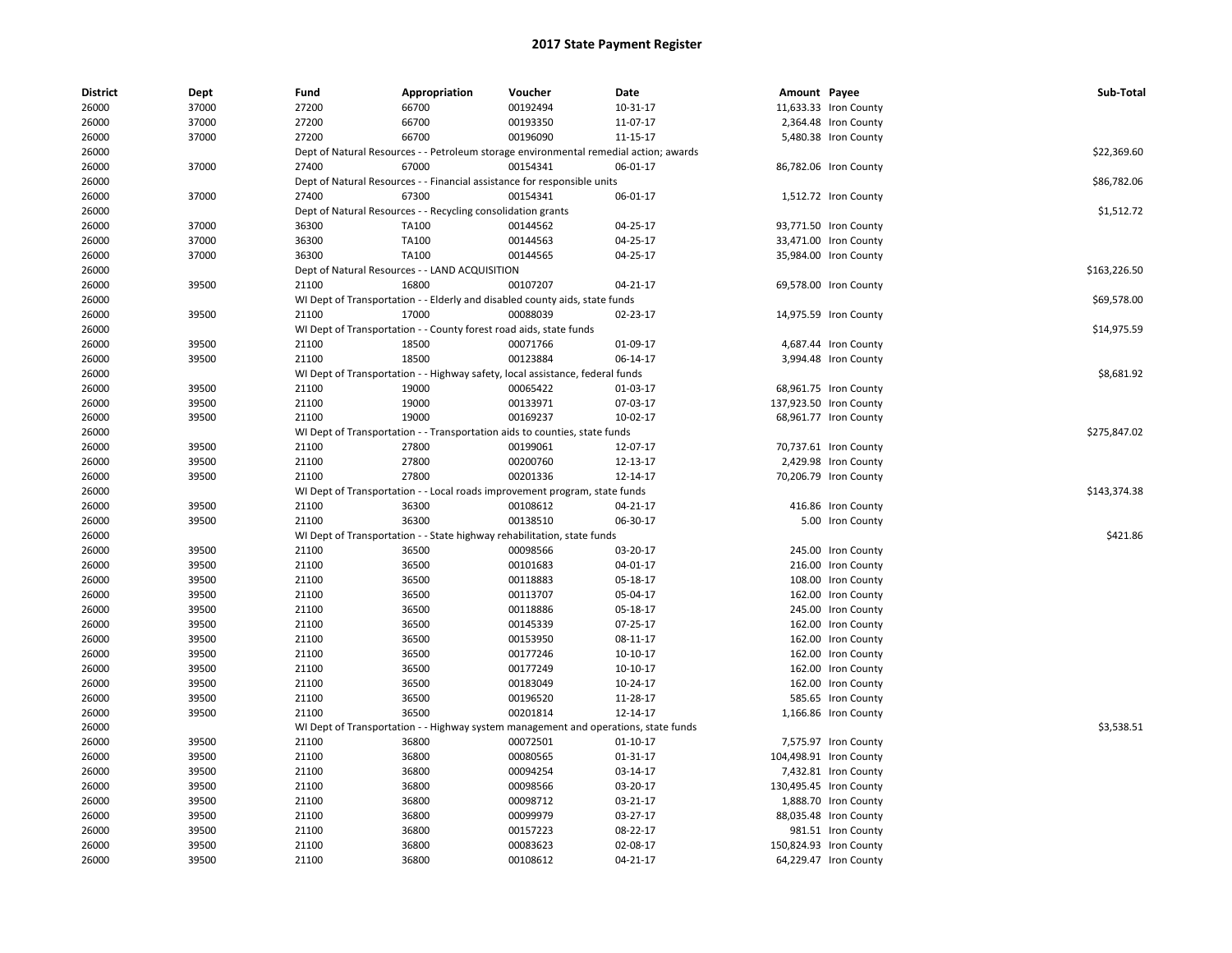| <b>District</b> | Dept  | Fund  | Appropriation                                            | Voucher                                                                               | Date                                                                                                    | Amount Payee |                        | Sub-Total      |
|-----------------|-------|-------|----------------------------------------------------------|---------------------------------------------------------------------------------------|---------------------------------------------------------------------------------------------------------|--------------|------------------------|----------------|
| 26000           | 39500 | 21100 | 36800                                                    | 00145339                                                                              | 07-25-17                                                                                                |              | 99,473.21 Iron County  |                |
| 26000           | 39500 | 21100 | 36800                                                    | 00145787                                                                              | 07-25-17                                                                                                |              | 54,093.91 Iron County  |                |
| 26000           | 39500 | 21100 | 36800                                                    | 00150864                                                                              | 08-04-17                                                                                                |              | 55,875.44 Iron County  |                |
| 26000           | 39500 | 21100 | 36800                                                    | 00151851                                                                              | 08-07-17                                                                                                |              | 74,354.64 Iron County  |                |
| 26000           | 39500 | 21100 | 36800                                                    | 00168190                                                                              | 09-22-17                                                                                                |              | 28,637.31 Iron County  |                |
| 26000           | 39500 | 21100 | 36800                                                    | 00175334                                                                              | 10-05-17                                                                                                |              | 50,762.90 Iron County  |                |
| 26000           | 39500 | 21100 | 36800                                                    | 00193525                                                                              | 11-16-17                                                                                                |              | 69,480.52 Iron County  |                |
| 26000           | 39500 | 21100 | 36800                                                    | 00198049                                                                              | 12-05-17                                                                                                |              | 107.10 Iron County     |                |
| 26000           | 39500 | 21100 | 36800                                                    | 00198050                                                                              | 12-05-17                                                                                                |              | 459.00 Iron County     |                |
| 26000           | 39500 | 21100 | 36800                                                    | 00201766                                                                              | 12-14-17                                                                                                |              | 296,410.63 Iron County |                |
| 26000           |       |       |                                                          | WI Dept of Transportation - - Routine maintenance activities, state funds             |                                                                                                         |              |                        | \$1,285,617.89 |
| 26000           | 39500 | 21100 | 27600                                                    | 00099803                                                                              | 03-23-17                                                                                                |              | 25,011.97 Iron County  |                |
| 26000           |       |       |                                                          |                                                                                       | WI Dept of Transportation - - Local transportation facility improvement assistance, local funds         |              |                        | \$25,011.97    |
| 26000           | 39500 | 21100 | 28600                                                    | 00099803                                                                              | 03-23-17                                                                                                |              | 295,380.15 Iron County |                |
| 26000           | 39500 | 21100 | 28600                                                    | 00156836                                                                              | 08-21-17                                                                                                |              | 9,402.30 Iron County   |                |
| 26000           | 39500 | 21100 | 28600                                                    | 00168190                                                                              | 09-22-17                                                                                                |              | 9,402.30 Iron County   |                |
| 26000           | 39500 | 21100 | 28600                                                    | 00201766                                                                              | 12-14-17                                                                                                |              | 9,402.30 Iron County   |                |
| 26000           |       |       |                                                          |                                                                                       | WI Dept of Transportation - - Local transportation facility improvement assistance, federal funds       |              |                        | \$323,587.05   |
| 26000           | 39500 | 21100 | 38300                                                    | 00108612                                                                              | 04-21-17                                                                                                |              | 1,667.42 Iron County   |                |
| 26000           |       |       |                                                          | WI Dept of Transportation - - State highway rehabilitation, federal funds             |                                                                                                         |              |                        | \$1,667.42     |
| 26000           | 39500 | 21100 | 27000                                                    | 00201327                                                                              | 12-14-17                                                                                                |              | 96,096.53 Iron County  |                |
| 26000           |       |       |                                                          |                                                                                       | WI Dept of Transportation - - Local roads improvement program. discretionary grants, state funds        |              |                        | \$96,096.53    |
| 26000           | 39500 | 21100 | 38500                                                    | 00196520                                                                              | 11-28-17                                                                                                |              | 585.65 Iron County     |                |
| 26000           | 39500 | 21100 | 38500                                                    | 00201814                                                                              | 12-14-17                                                                                                |              | 1,166.87 Iron County   |                |
| 26000           |       |       |                                                          | WI Dept of Transportation - - Highway system management and operations, federal funds |                                                                                                         |              |                        | \$1,752.52     |
| 26000           | 41000 | 10000 | 11600                                                    | 00168048                                                                              | 11-07-17                                                                                                |              | 963.76 Iron County     |                |
| 26000           |       |       |                                                          |                                                                                       | Department of Corrections - - Reimbursing counties for probation, extended supervision and parole holds |              |                        | \$963.76       |
| 26000           | 43500 | 10000 | 10700                                                    | 00102638                                                                              | 02-09-17                                                                                                |              | 290.44 Iron County     |                |
|                 | 43500 | 10000 | 10700                                                    |                                                                                       | 02-03-17                                                                                                |              |                        |                |
| 26000           |       | 10000 | 10700                                                    | 00103216<br>00136523                                                                  |                                                                                                         |              | 415.53 Iron County     |                |
| 26000           | 43500 |       |                                                          |                                                                                       | 07-05-17                                                                                                |              | 411.83 Iron County     |                |
| 26000           |       |       |                                                          | Department of Health Services - - Public health dispensaries and drugs                |                                                                                                         |              |                        | \$1,117.80     |
| 26000           | 43500 | 10000 | 00000                                                    | 90708                                                                                 | 01-02-17                                                                                                |              | 3,311.00 Iron County   |                |
| 26000           | 43500 | 10000 | 00000                                                    | 90710                                                                                 | 02-01-17                                                                                                |              | 5,935.00 Iron County   |                |
| 26000           | 43500 | 10000 | 00000                                                    | 90711                                                                                 | 03-01-17                                                                                                |              | 3,372.00 Iron County   |                |
| 26000           | 43500 | 10000 | 00000                                                    | 90715                                                                                 | 05-01-17                                                                                                |              | 65,196.00 Iron County  |                |
| 26000           | 43500 | 10000 | 00000                                                    | 90716                                                                                 | 06-01-17                                                                                                |              | 1,941.00 Iron County   |                |
| 26000           | 43500 | 10000 | 00000                                                    | 90717                                                                                 | 06-15-17                                                                                                |              | 10,536.00 Iron County  |                |
| 26000           | 43500 | 10000 | 00000                                                    | 90800                                                                                 | 07-01-17                                                                                                |              | 19,949.00 Iron County  |                |
| 26000           | 43500 | 10000 | 00000                                                    | 90801                                                                                 | 08-01-17                                                                                                |              | 277,150.00 Iron County |                |
| 26000           | 43500 | 10000 | 00000                                                    | 90802                                                                                 | 09-01-17                                                                                                |              | 19,270.00 Iron County  |                |
| 26000           | 43500 | 10000 | 00000                                                    | 90805                                                                                 | 10-02-17                                                                                                |              | 16,964.00 Iron County  |                |
| 26000           | 43500 | 10000 | 00000                                                    | 90806                                                                                 | 11-01-17                                                                                                |              | 11,601.00 Iron County  |                |
| 26000           | 43500 | 10000 | 00000                                                    | 90807                                                                                 | 12-01-17                                                                                                |              | 5,216.00 Iron County   |                |
| 26000           | 43500 | 10000 | 00000                                                    | 90713                                                                                 | 04-01-17                                                                                                |              | 72,265.00 Iron County  |                |
| 26000           |       |       | Department of Health Services - - State/Federal Aids     |                                                                                       |                                                                                                         |              |                        | \$512,706.00   |
| 26000           | 45500 | 10000 | 20200                                                    | 00038870                                                                              | 12-12-17                                                                                                |              | 962.76 Iron County     |                |
| 26000           |       |       | Department of Justice - - Officer training reimbursement |                                                                                       |                                                                                                         |              |                        | \$962.76       |
| 26000           | 45500 | 10000 | 22100                                                    | 00035906                                                                              | 10-13-17                                                                                                |              | 240.00 Iron County     |                |
| 26000           |       |       |                                                          | Department of Justice - - Crime laboratories; deoxyribonucleic acid analysis          |                                                                                                         |              |                        | \$240.00       |
| 26000           | 45500 | 10000 | 23100                                                    | 00037730                                                                              | 11-20-17                                                                                                |              | 3,360.00 Iron County   |                |
| 26000           |       |       |                                                          | Department of Justice - - Law enforcement training fund, local assistance             |                                                                                                         |              |                        | \$3,360.00     |
| 26000           | 45500 | 10000 | 53200                                                    | 00024959                                                                              | 03-03-17                                                                                                |              | 21,157.02 Iron County  |                |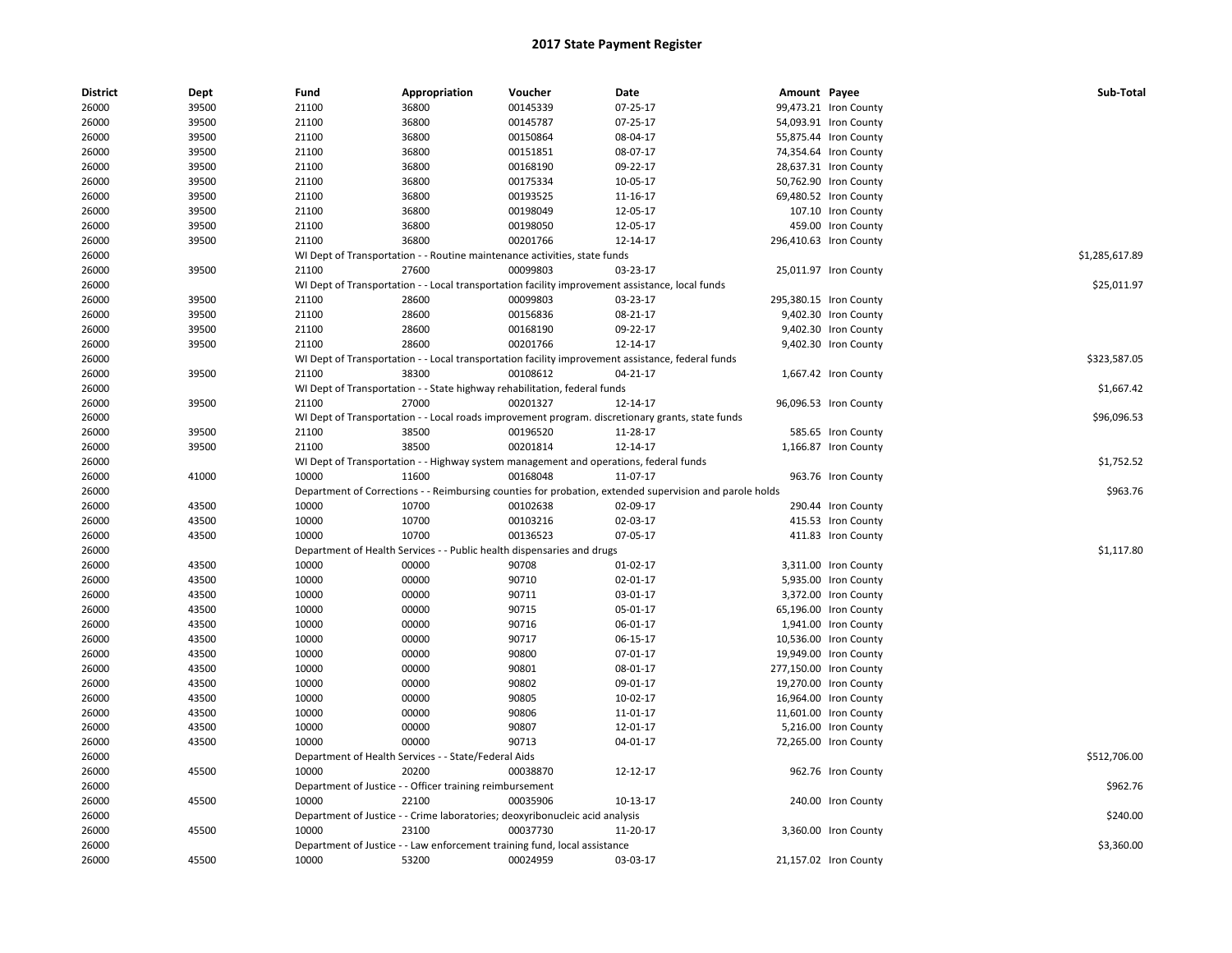| <b>District</b> | Dept  | Fund                                  | Appropriation                                                                             | Voucher                         | Date                                                                                               | Amount Payee |                       | Sub-Total    |
|-----------------|-------|---------------------------------------|-------------------------------------------------------------------------------------------|---------------------------------|----------------------------------------------------------------------------------------------------|--------------|-----------------------|--------------|
| 26000           | 45500 | 10000                                 | 53200                                                                                     | 00031704                        | 07-20-17                                                                                           |              | 20,843.58 Iron County |              |
| 26000           |       |                                       | Department of Justice - - Crime victim and witness assistance surcharge, general services |                                 |                                                                                                    |              |                       | \$42,000.60  |
| 26000           | 46500 | 10000                                 | 30500                                                                                     | 00029025                        | 07-11-17                                                                                           |              | 685.74 Iron County    |              |
| 26000           | 46500 | 10000                                 | 30500                                                                                     | 00032408                        | 09-28-17                                                                                           |              | 2,401.42 Iron County  |              |
| 26000           |       |                                       |                                                                                           |                                 | Department of Military Affairs - - Disaster recovery aid; public health emergency quarantine costs |              |                       | \$3,087.16   |
| 26000           | 46500 | 10000                                 | 30800                                                                                     | 00031480                        | 09-12-17                                                                                           |              | 8,193.78 Iron County  |              |
| 26000           |       |                                       | Department of Military Affairs - - Emergency response equipment                           |                                 |                                                                                                    |              |                       | \$8,193.78   |
| 26000           | 46500 | 10000                                 | 34200                                                                                     | 00029025                        | 07-11-17                                                                                           |              | 4,114.45 Iron County  |              |
| 26000           | 46500 | 10000                                 | 34200                                                                                     | 00030314                        | 08-11-17                                                                                           |              | 3,800.11 Iron County  |              |
| 26000           | 46500 | 10000                                 | 34200                                                                                     | 00030721                        | 08-23-17                                                                                           |              | 12,910.78 Iron County |              |
| 26000           | 46500 | 10000                                 | 34200                                                                                     | 00032408                        | 09-28-17                                                                                           |              | 14,408.52 Iron County |              |
| 26000           |       |                                       | Department of Military Affairs - - Federal aid, local assistance                          |                                 |                                                                                                    |              |                       | \$35,233.86  |
| 26000           | 46500 | 27200                                 | 36400                                                                                     | 00027679                        | 06-14-17                                                                                           |              | 1,895.89 Iron County  |              |
| 26000           |       |                                       |                                                                                           |                                 | Department of Military Affairs - - Division of emergency management; petroleum inspection fund     |              |                       | \$1,895.89   |
| 26000           | 48500 | 15200                                 | 12700                                                                                     | 00024193                        | 01-24-17                                                                                           |              | 339.00 Iron County    |              |
| 26000           | 48500 | 15200                                 | 12700                                                                                     | 00031952                        | 06-29-17                                                                                           |              | 199.68 Iron County    |              |
| 26000           |       |                                       | Department of Veterans Affairs - - Grants to counties                                     |                                 |                                                                                                    |              |                       | \$538.68     |
| 26000           | 48500 | 58200                                 | 26700                                                                                     | 00024193                        | 01-24-17                                                                                           |              | 1,525.50 Iron County  |              |
| 26000           | 48500 | 58200                                 | 26700                                                                                     | 00031952                        | 06-29-17                                                                                           |              | 898.61 Iron County    |              |
| 26000           |       |                                       | Department of Veterans Affairs - - County grants                                          |                                 |                                                                                                    |              |                       | \$2,424.11   |
| 26000           | 48500 | 58300                                 | 37000                                                                                     | 00024193                        | 01-24-17                                                                                           |              | 1,525.50 Iron County  |              |
| 26000           | 48500 | 58300                                 | 37000                                                                                     | 00031952                        | 06-29-17                                                                                           |              | 898.61 Iron County    |              |
| 26000           |       |                                       | Department of Veterans Affairs - - County grants                                          |                                 |                                                                                                    |              |                       | \$2,424.11   |
| 26000           | 50500 | 10000                                 | 15500                                                                                     | 00040161                        | 01-17-17                                                                                           |              | 2,652.88 Iron County  |              |
| 26000           | 50500 | 10000                                 | 15500                                                                                     | 00042609                        | 02-14-17                                                                                           |              | 2,476.89 Iron County  |              |
| 26000           | 50500 | 10000                                 | 15500                                                                                     | 00045010                        | 03-14-17                                                                                           |              | 72.56 Iron County     |              |
| 26000           | 50500 | 10000                                 | 15500                                                                                     | 00047637                        | 04-14-17                                                                                           |              | 63.70 Iron County     |              |
| 26000           | 50500 | 10000                                 | 15500                                                                                     | 00048876                        | 04-28-17                                                                                           |              | 165.22 Iron County    |              |
| 26000           | 50500 | 10000                                 | 15500                                                                                     | 00051812                        | 05-30-17                                                                                           |              | 3,400.75 Iron County  |              |
| 26000           | 50500 | 10000                                 | 15500                                                                                     | 00055736                        | $07 - 14 - 17$                                                                                     |              | 2,658.22 Iron County  |              |
| 26000           | 50500 | 10000                                 | 15500                                                                                     | 00056686                        | 07-28-17                                                                                           |              | 1,084.20 Iron County  |              |
| 26000           | 50500 | 10000                                 | 15500                                                                                     | 00067471                        | 12-14-17                                                                                           |              | 2,482.92 Iron County  |              |
| 26000           | 50500 | 10000                                 | 15500                                                                                     | 00068695                        | 12-28-17                                                                                           |              | 2,473.33 Iron County  |              |
| 26000           |       | Department of Administration          |                                                                                           | Federal aid; local assistance   |                                                                                                    |              |                       | \$17,530.67  |
| 26000           | 50500 | 10000                                 | 74300                                                                                     | 00066753                        | 12-08-17                                                                                           |              | 15,261.88 Iron County |              |
| 26000           | 50500 | 10000                                 | 74300                                                                                     | 00067589                        | 12-20-17                                                                                           |              | 5,880.97 Iron County  |              |
| 26000           |       | Department of Administration -        |                                                                                           | - Federal aid; local assistance |                                                                                                    |              |                       | \$21,142.85  |
| 26000           | 50500 | 23500                                 | 37100                                                                                     | 00040161                        | 01-17-17                                                                                           |              | 2,226.44 Iron County  |              |
| 26000           | 50500 | 23500                                 | 37100                                                                                     | 00042609                        | 02-14-17                                                                                           |              | 2,286.71 Iron County  |              |
| 26000           | 50500 | 23500                                 | 37100                                                                                     | 00045010                        | 03-14-17                                                                                           |              | 116.06 Iron County    |              |
| 26000           | 50500 | 23500                                 | 37100                                                                                     | 00051812                        | 05-30-17                                                                                           |              | 689.23 Iron County    |              |
| 26000           | 50500 | 23500                                 | 37100                                                                                     | 00055736                        | 07-14-17                                                                                           |              | 1,902.37 Iron County  |              |
| 26000           | 50500 | 23500                                 | 37100                                                                                     | 00061464                        | 09-28-17                                                                                           |              | 1,071.32 Iron County  |              |
| 26000           | 50500 | 23500                                 | 37100                                                                                     | 00065198                        | 11-14-17                                                                                           |              | 953.68 Iron County    |              |
| 26000           | 50500 | 23500                                 | 37100                                                                                     | 00067471                        | 12-14-17                                                                                           |              | 2,391.81 Iron County  |              |
| 26000           | 50500 | 23500                                 | 37100                                                                                     | 00068695                        | 12-28-17                                                                                           |              | 2,705.19 Iron County  |              |
| 26000           |       |                                       | Department of Administration - - Low-income assistance grants                             |                                 |                                                                                                    |              |                       | \$14,342.81  |
| 26000           | 50500 | 26900                                 | 16600                                                                                     | 00041078                        | 02-07-17                                                                                           |              | 1,000.00 Iron County  |              |
| 26000           | 50500 | 26900                                 | 16600                                                                                     | 00044284                        | 03-14-17                                                                                           |              | 85,064.00 Iron County |              |
| 26000           | 50500 | 26900                                 | 16600                                                                                     | 00047013                        | 04-18-17                                                                                           |              | 25,000.00 Iron County |              |
| 26000           | 50500 | 26900                                 | 16600                                                                                     | 00049584                        | 05-12-17                                                                                           |              | 25,000.00 Iron County |              |
| 26000           |       | Department of Administration - - Land |                                                                                           |                                 |                                                                                                    |              |                       | \$136,064.00 |
|                 |       |                                       |                                                                                           |                                 |                                                                                                    |              |                       |              |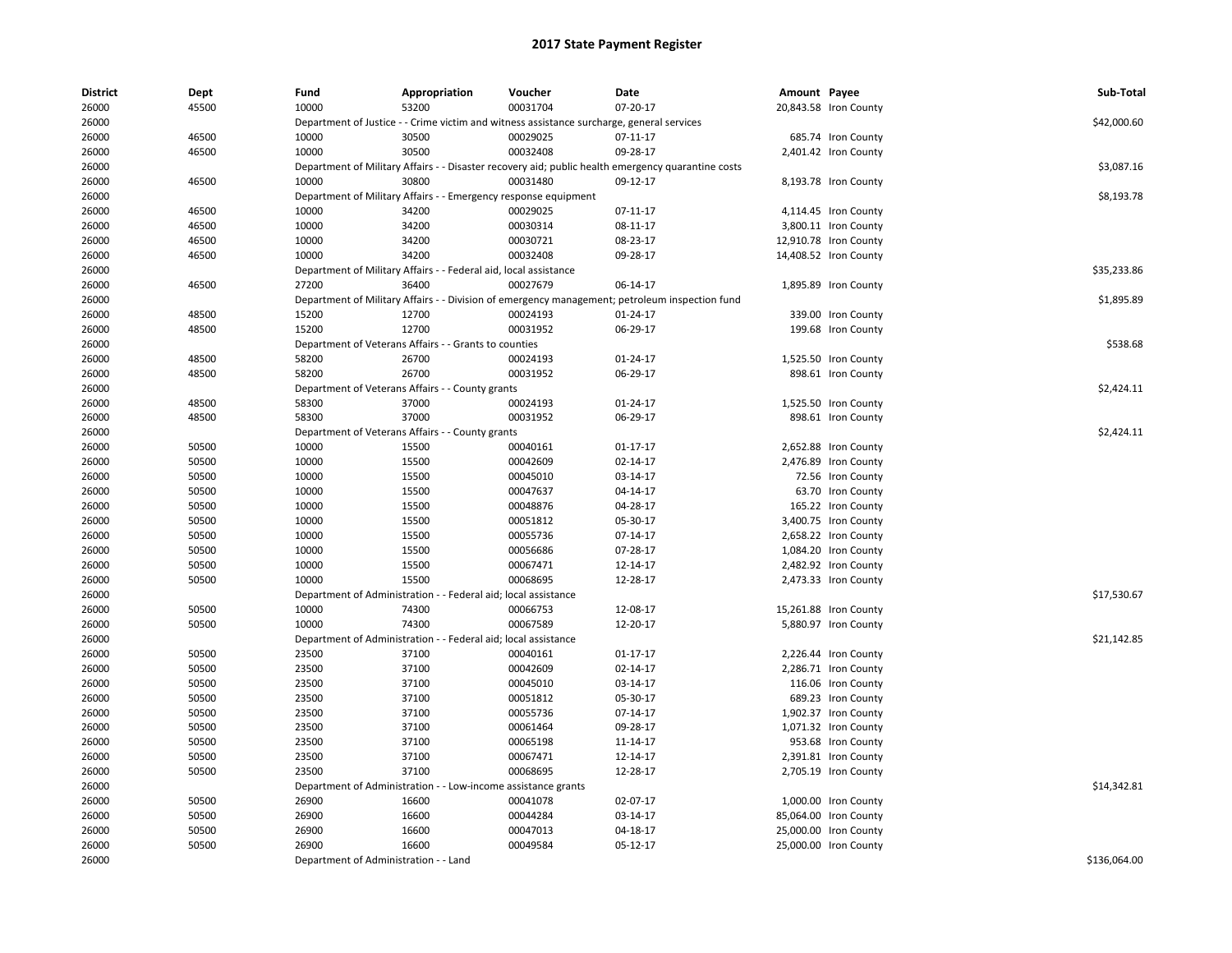| <b>District</b> | Dept  | Fund                                                             | Appropriation                                                                    | <b>Voucher</b> | Date     | Amount Payee |                          | Sub-Total      |  |  |
|-----------------|-------|------------------------------------------------------------------|----------------------------------------------------------------------------------|----------------|----------|--------------|--------------------------|----------------|--|--|
| 26000           | 51000 | 10000                                                            | 12000                                                                            | 00000279       | 01-18-17 |              | 700.69 Iron County       |                |  |  |
| 26000           |       | Elections Commission - - Recount fees                            |                                                                                  |                |          |              |                          | \$700.69       |  |  |
| 26000           | 83500 | 10000                                                            | 10500                                                                            | 00020912       | 07-24-17 |              | 12,727.68 Iron County    |                |  |  |
| 26000           | 83500 | 10000                                                            | 10500                                                                            | 00023930       | 11-20-17 |              | 72,123.51 Iron County    |                |  |  |
| 26000           |       |                                                                  | Shared Revenue and Tax Relief - - County and municipal aid account               |                |          |              |                          |                |  |  |
| 26000           | 83500 | 10000                                                            | 10900                                                                            | 00017340       | 07-24-17 |              | 856.00 Iron County       |                |  |  |
| 26000           |       | Shared Revenue and Tax Relief - - State aid; tax exempt property |                                                                                  | \$856.00       |          |              |                          |                |  |  |
| 26000           | 83500 | 10000                                                            | 11000                                                                            | 00020912       | 07-24-17 |              | 6,005.73 Iron County     |                |  |  |
| 26000           | 83500 | 10000                                                            | 11000                                                                            | 00023930       | 11-20-17 |              | 37,047.86 Iron County    |                |  |  |
| 26000           |       |                                                                  | Shared Revenue and Tax Relief - - Public utility distribution account            |                |          |              |                          | \$43,053.59    |  |  |
| 26000           | 83500 | 10000                                                            | 30200                                                                            | 00020098       | 07-24-17 |              | 261,154.42 Iron County   |                |  |  |
| 26000           | 83500 | 10000                                                            | 30200                                                                            | 00022143       | 07-24-17 |              | 1,121,814.10 Iron County |                |  |  |
| 26000           |       |                                                                  | Shared Revenue and Tax Relief - - School levy tax credit and first dollar credit |                |          |              |                          | \$1,382,968.52 |  |  |
| 26000           | 83500 | 52100                                                            | 36300                                                                            | 00016148       | 03-27-17 |              | 174,833.06 Iron County   |                |  |  |
| 26000           |       |                                                                  | Shared Revenue and Tax Relief - - Lottery and gaming credit                      |                |          |              |                          | \$174,833.06   |  |  |
| 26000 Total     |       |                                                                  |                                                                                  |                |          |              |                          | \$5,734,247.82 |  |  |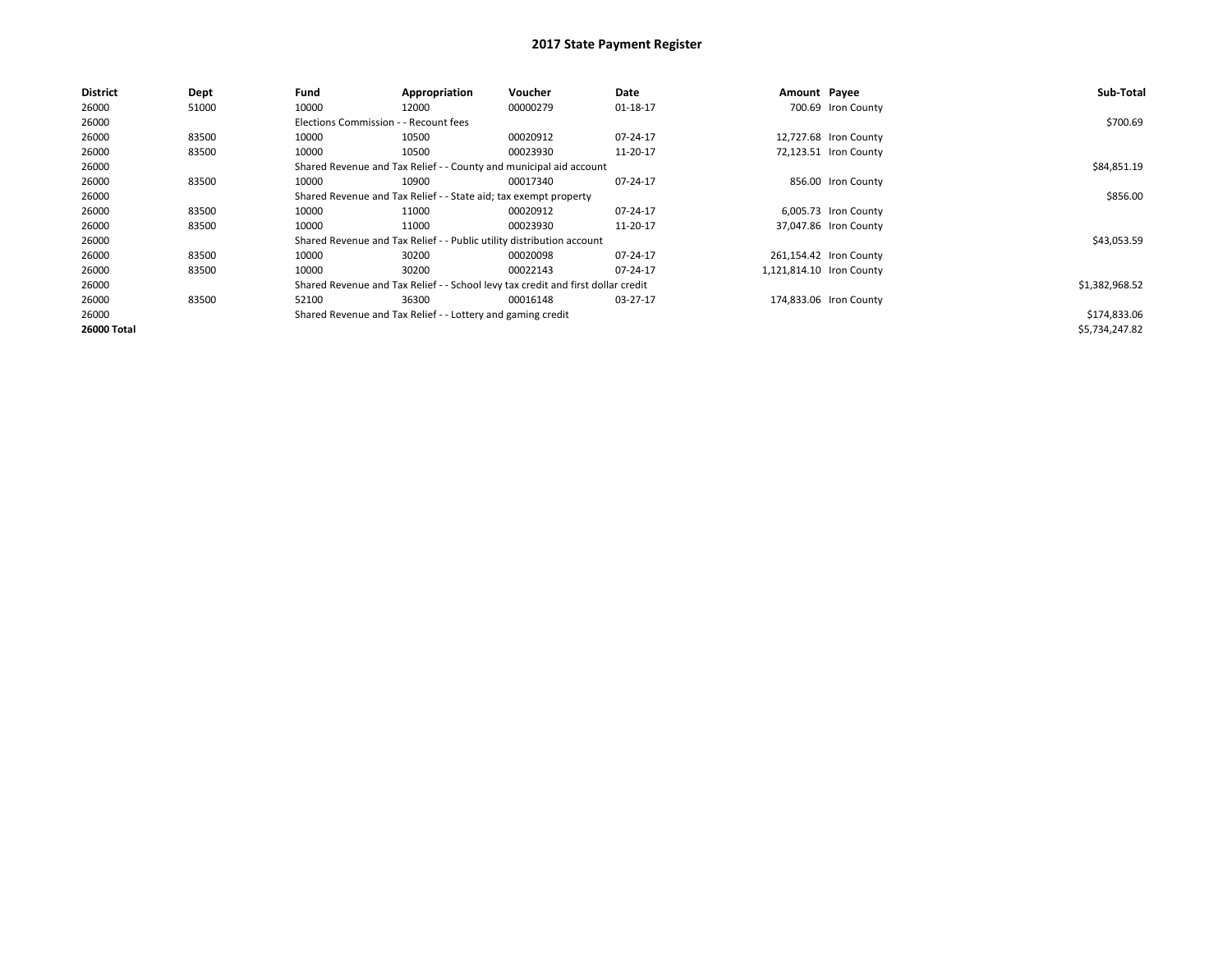| <b>District</b>    | Dept  | Fund  | Appropriation                                                                           | Voucher  | Date                                                                                                         | Amount Payee |                            | Sub-Total    |  |
|--------------------|-------|-------|-----------------------------------------------------------------------------------------|----------|--------------------------------------------------------------------------------------------------------------|--------------|----------------------------|--------------|--|
| 26002              | 16500 | 10000 | 22500                                                                                   | 00011124 | 06-26-17                                                                                                     |              | 556.11 Town Of Anderson    |              |  |
| 26002              |       |       | Dept of Safety & Prof Services - - Fire dues distribution                               |          |                                                                                                              |              |                            | \$556.11     |  |
| 26002              | 37000 | 10000 | 50300                                                                                   | 00125746 | 02-06-17                                                                                                     |              | 8,778.74 Town Of Anderson  |              |  |
| 26002              |       |       | Dept of Natural Resources - - Aids in lieu of taxes - general fund                      |          |                                                                                                              |              |                            | \$8,778.74   |  |
| 26002              | 37000 | 21200 | 16600                                                                                   | 00157446 | 06-19-17                                                                                                     |              | 259.41 Town Of Anderson    |              |  |
| 26002              |       |       | Dept of Natural Resources - - General program operations - state funds; forestry        |          |                                                                                                              |              |                            | \$259.41     |  |
| 26002              | 37000 | 21200 | 57100                                                                                   | 00157446 | 06-19-17                                                                                                     |              | 14,010.85 Town Of Anderson |              |  |
| 26002              |       |       |                                                                                         |          | Dept of Natural Resources - - Resource aids -- county forests, forest croplands and managed forest land aids |              |                            | \$14,010.85  |  |
| 26002              | 37000 | 21200 | 58900                                                                                   | 00157446 | 06-19-17                                                                                                     |              | 1,193.27 Town Of Anderson  |              |  |
| 26002              |       |       | Dept of Natural Resources - - Resource aids - distribution of closed acreage fees.      |          |                                                                                                              |              |                            |              |  |
| 26002              | 39500 | 21100 | 19100                                                                                   | 00066145 | 01-03-17                                                                                                     |              | 21.260.31 Town Of Anderson |              |  |
| 26002              | 39500 | 21100 | 19100                                                                                   | 00097268 | 04-03-17                                                                                                     |              | 21.260.31 Town Of Anderson |              |  |
| 26002              | 39500 | 21100 | 19100                                                                                   | 00134694 | 07-03-17                                                                                                     |              | 21,260.31 Town Of Anderson |              |  |
| 26002              | 39500 | 21100 | 19100                                                                                   | 00169960 | 10-02-17                                                                                                     |              | 21,260.31 Town Of Anderson |              |  |
| 26002              |       |       | WI Dept of Transportation - - Transportation aids to municipalities, state funds        |          |                                                                                                              |              |                            | \$85,041.24  |  |
| 26002              | 46500 | 10000 | 30500                                                                                   | 00022731 | 02-28-17                                                                                                     |              | 4,285.61 Town Of Anderson  |              |  |
| 26002              |       |       |                                                                                         |          | Department of Military Affairs - - Disaster recovery aid; public health emergency quarantine costs           |              |                            | \$4,285.61   |  |
| 26002              | 46500 | 10000 | 34200                                                                                   | 00022731 | 02-28-17                                                                                                     |              | 25,713.62 Town Of Anderson |              |  |
| 26002              |       |       | Department of Military Affairs - - Federal aid, local assistance                        |          |                                                                                                              |              |                            | \$25,713.62  |  |
| 26002              | 46500 | 27200 | 36500                                                                                   | 00023583 | 03-17-17                                                                                                     |              | 7,848.99 Town Of Anderson  |              |  |
| 26002              |       |       | Department of Military Affairs - - State disaster assistance; petroleum inspection fund |          |                                                                                                              |              |                            | \$7,848.99   |  |
| 26002              | 83500 | 10000 | 10500                                                                                   | 00020900 | 07-24-17                                                                                                     |              | 1.743.92 Town Of Anderson  |              |  |
| 26002              | 83500 | 10000 | 10500                                                                                   | 00023918 | 11-20-17                                                                                                     |              | 9,882.23 Town Of Anderson  |              |  |
| 26002              |       |       | Shared Revenue and Tax Relief - - County and municipal aid account                      |          |                                                                                                              |              |                            | \$11,626.15  |  |
| 26002              | 83500 | 10000 | 11000                                                                                   | 00020900 | 07-24-17                                                                                                     |              | 10.55 Town Of Anderson     |              |  |
| 26002              | 83500 | 10000 | 11000                                                                                   | 00023918 | 11-20-17                                                                                                     |              | 59.09 Town Of Anderson     |              |  |
| 26002              |       |       | Shared Revenue and Tax Relief - - Public utility distribution account                   |          |                                                                                                              |              |                            |              |  |
| <b>26002 Total</b> |       |       |                                                                                         |          |                                                                                                              |              |                            | \$159.383.63 |  |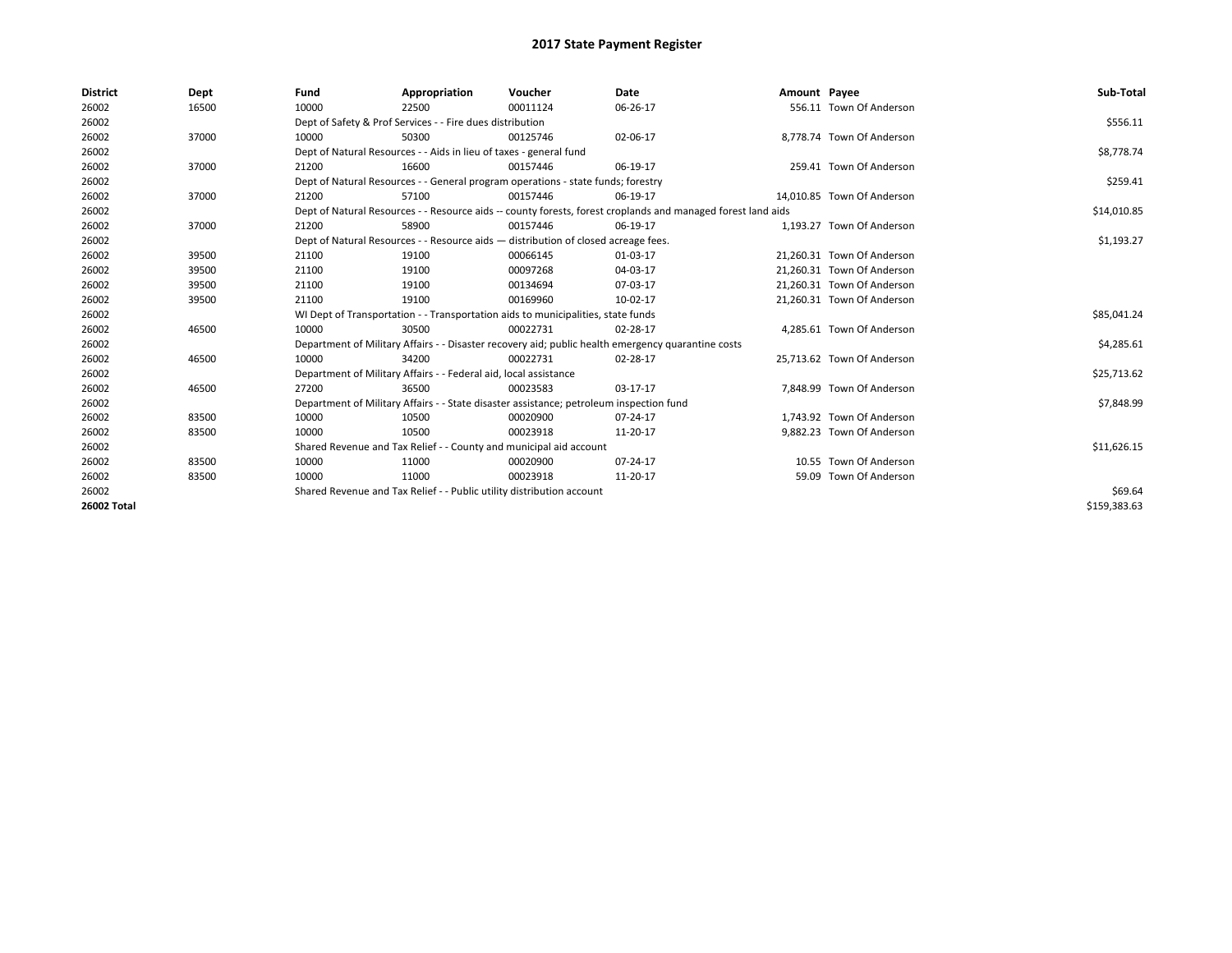| <b>District</b>    | <b>Dept</b> | Fund  | Appropriation                                                                                                | Voucher  | Date     | Amount Payee |                         | Sub-Total    |  |  |
|--------------------|-------------|-------|--------------------------------------------------------------------------------------------------------------|----------|----------|--------------|-------------------------|--------------|--|--|
| 26004              | 16500       | 10000 | 22500                                                                                                        | 00011125 | 06-26-17 |              | 523.88 Town Of Carey    |              |  |  |
| 26004              |             |       | Dept of Safety & Prof Services - - Fire dues distribution                                                    |          |          |              |                         | \$523.88     |  |  |
| 26004              | 37000       | 21200 | 16600                                                                                                        | 00157447 | 06-19-17 |              | 248.80 Town Of Carey    |              |  |  |
| 26004              |             |       | Dept of Natural Resources - - General program operations - state funds; forestry                             |          |          |              |                         |              |  |  |
| 26004              | 37000       | 21200 | 57100                                                                                                        | 00157447 | 06-19-17 |              | 5,826.23 Town Of Carey  |              |  |  |
| 26004              |             |       | Dept of Natural Resources - - Resource aids -- county forests, forest croplands and managed forest land aids |          |          |              |                         | \$5,826.23   |  |  |
| 26004              | 37000       | 21200 | 58900                                                                                                        | 00157447 | 06-19-17 |              | 1,144.49 Town Of Carey  |              |  |  |
| 26004              |             |       | Dept of Natural Resources - - Resource aids - distribution of closed acreage fees.                           |          |          |              |                         |              |  |  |
| 26004              | 39500       | 21100 | 19100                                                                                                        | 00066146 | 01-03-17 |              | 21,199.75 Town Of Carey |              |  |  |
| 26004              | 39500       | 21100 | 19100                                                                                                        | 00097269 | 04-03-17 |              | 21,199.75 Town Of Carey |              |  |  |
| 26004              | 39500       | 21100 | 19100                                                                                                        | 00134695 | 07-03-17 |              | 21,199.75 Town Of Carey |              |  |  |
| 26004              | 39500       | 21100 | 19100                                                                                                        | 00169961 | 10-02-17 |              | 21,199.77 Town Of Carey |              |  |  |
| 26004              |             |       | WI Dept of Transportation - - Transportation aids to municipalities, state funds                             |          |          |              |                         | \$84,799.02  |  |  |
| 26004              | 83500       | 10000 | 10500                                                                                                        | 00020901 | 07-24-17 |              | 2,296.15 Town Of Carey  |              |  |  |
| 26004              | 83500       | 10000 | 10500                                                                                                        | 00023919 | 11-20-17 |              | 13,011.49 Town Of Carey |              |  |  |
| 26004              |             |       | Shared Revenue and Tax Relief - - County and municipal aid account                                           |          |          |              |                         | \$15,307.64  |  |  |
| <b>26004 Total</b> |             |       |                                                                                                              |          |          |              |                         | \$107,850.06 |  |  |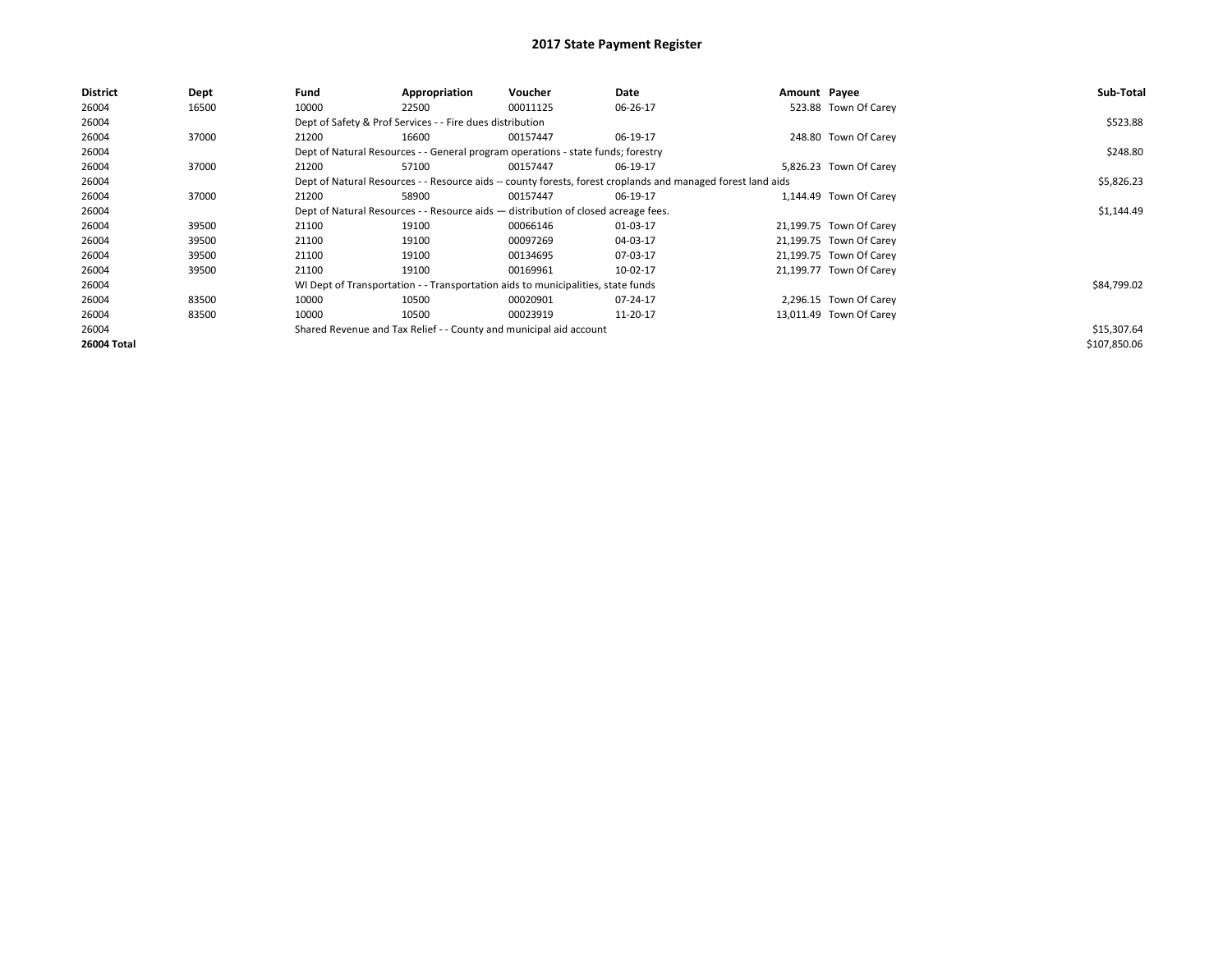| <b>District</b> | Dept  | Fund  | Appropriation                                                                                                | Voucher  | Date           | Amount Payee |                          | Sub-Total    |  |  |
|-----------------|-------|-------|--------------------------------------------------------------------------------------------------------------|----------|----------------|--------------|--------------------------|--------------|--|--|
| 26006           | 16500 | 10000 | 22500                                                                                                        | 00011126 | 06-26-17       |              | 404.32 Town Of Gurney    |              |  |  |
| 26006           |       |       | Dept of Safety & Prof Services - - Fire dues distribution                                                    |          |                |              |                          | \$404.32     |  |  |
| 26006           | 37000 | 21200 | 16600                                                                                                        | 00157448 | 06-19-17       |              | 388.98 Town Of Gurney    |              |  |  |
| 26006           |       |       | Dept of Natural Resources - - General program operations - state funds; forestry                             |          |                |              |                          | \$388.98     |  |  |
| 26006           | 37000 | 21200 | 57100                                                                                                        | 00157448 | 06-19-17       |              | 4,629.65 Town Of Gurney  |              |  |  |
| 26006           |       |       | Dept of Natural Resources - - Resource aids -- county forests, forest croplands and managed forest land aids |          |                |              |                          | \$4,629.65   |  |  |
| 26006           | 37000 | 21200 | 58900                                                                                                        | 00157448 | 06-19-17       |              | 1,789.30 Town Of Gurney  |              |  |  |
| 26006           |       |       | Dept of Natural Resources - - Resource aids - distribution of closed acreage fees.                           |          |                |              |                          |              |  |  |
| 26006           | 39500 | 21100 | 19100                                                                                                        | 00066147 | 01-03-17       |              | 18,199.53 Town Of Gurney |              |  |  |
| 26006           | 39500 | 21100 | 19100                                                                                                        | 00097270 | 04-03-17       |              | 18,199.53 Town Of Gurney |              |  |  |
| 26006           | 39500 | 21100 | 19100                                                                                                        | 00134696 | 07-03-17       |              | 18,199.53 Town Of Gurney |              |  |  |
| 26006           | 39500 | 21100 | 19100                                                                                                        | 00169962 | 10-02-17       |              | 18,199.53 Town Of Gurney |              |  |  |
| 26006           |       |       | WI Dept of Transportation - - Transportation aids to municipalities, state funds                             |          |                |              |                          |              |  |  |
| 26006           | 39500 | 21100 | 28600                                                                                                        | 00099757 | 03-23-17       |              | 19,410.87 Town Of Gurney |              |  |  |
| 26006           |       |       | WI Dept of Transportation - - Local transportation facility improvement assistance, federal funds            |          |                |              |                          | \$19,410.87  |  |  |
| 26006           | 39500 | 21100 | 38300                                                                                                        | 00099757 | 03-23-17       |              | 47,904.86 Town Of Gurney |              |  |  |
| 26006           |       |       | WI Dept of Transportation - - State highway rehabilitation, federal funds                                    |          |                |              |                          | \$47,904.86  |  |  |
| 26006           | 46500 | 10000 | 30500                                                                                                        | 00025668 | 05-04-17       |              | 1,229.14 Town Of Gurney  |              |  |  |
| 26006           | 46500 | 10000 | 30500                                                                                                        | 00032416 | 09-28-17       |              | 16,277.78 Town Of Gurney |              |  |  |
| 26006           |       |       | Department of Military Affairs - - Disaster recovery aid; public health emergency quarantine costs           |          |                |              |                          | \$17,506.92  |  |  |
| 26006           | 46500 | 10000 | 34200                                                                                                        | 00025668 | 05-04-17       |              | 7,374.85 Town Of Gurney  |              |  |  |
| 26006           | 46500 | 10000 | 34200                                                                                                        | 00032416 | 09-28-17       |              | 97,666.68 Town Of Gurney |              |  |  |
| 26006           |       |       | Department of Military Affairs - - Federal aid, local assistance                                             |          |                |              |                          | \$105,041.53 |  |  |
| 26006           | 83500 | 10000 | 10500                                                                                                        | 00020902 | $07 - 24 - 17$ |              | 3,836.72 Town Of Gurney  |              |  |  |
| 26006           | 83500 | 10000 | 10500                                                                                                        | 00023920 | 11-20-17       |              | 21,741.42 Town Of Gurney |              |  |  |
| 26006           |       |       | Shared Revenue and Tax Relief - - County and municipal aid account                                           |          |                |              |                          | \$25,578.14  |  |  |
| 26006           | 83500 | 10000 | 10900                                                                                                        | 00018031 | 07-24-17       |              | 12.00 Town Of Gurney     |              |  |  |
| 26006           |       |       | Shared Revenue and Tax Relief - - State aid; tax exempt property                                             |          |                |              |                          | \$12.00      |  |  |
| 26006 Total     |       |       |                                                                                                              |          |                |              |                          | \$295.464.69 |  |  |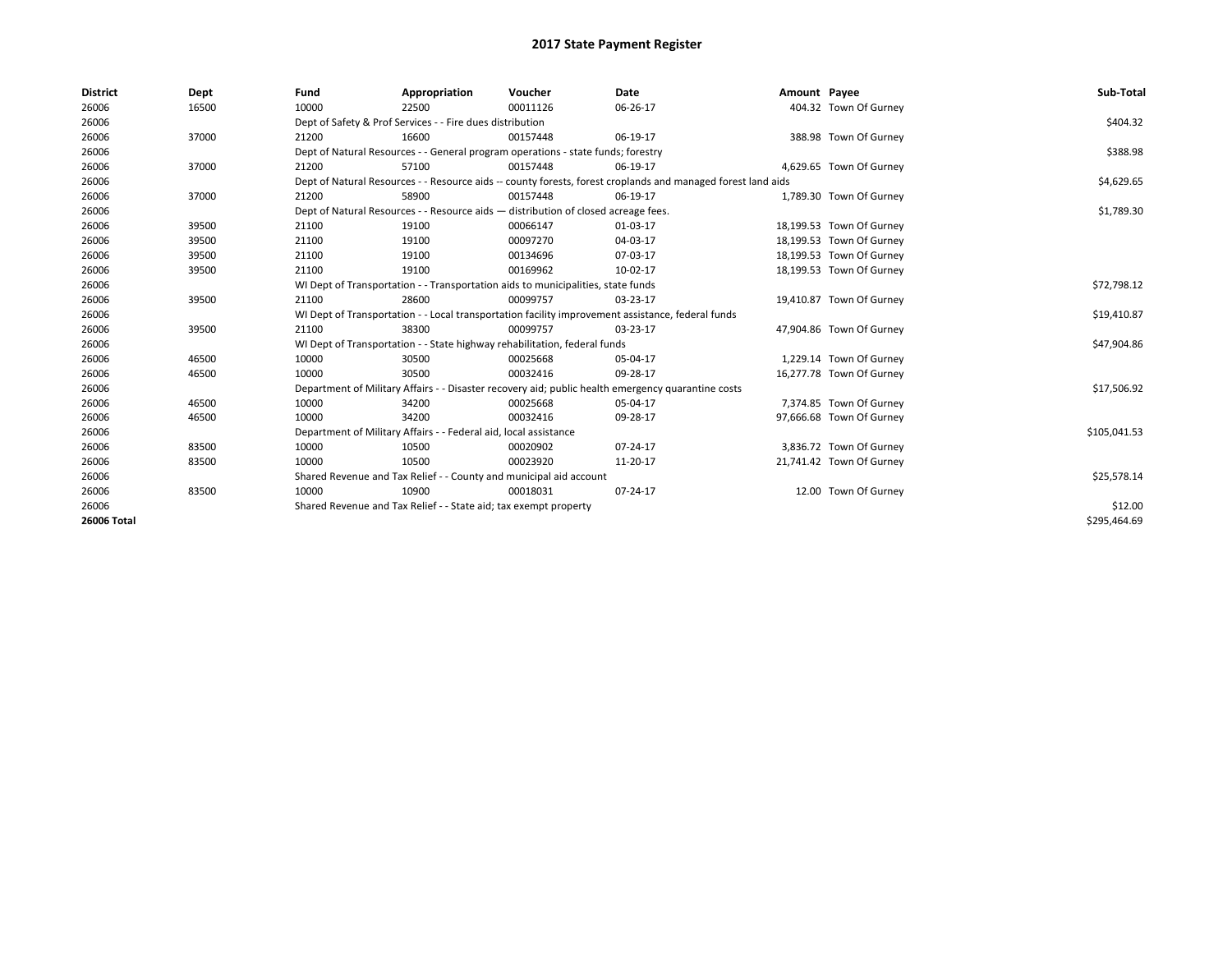| <b>District</b> | Dept  | Fund  | Appropriation                                                                      | Voucher  | Date                                                                                                         | Amount Payee |                            | Sub-Total    |  |  |
|-----------------|-------|-------|------------------------------------------------------------------------------------|----------|--------------------------------------------------------------------------------------------------------------|--------------|----------------------------|--------------|--|--|
| 26008           | 16500 | 10000 | 22500                                                                              | 00011127 | 06-26-17                                                                                                     |              | 1,483.60 Kimball, Town of  |              |  |  |
| 26008           |       |       | Dept of Safety & Prof Services - - Fire dues distribution                          |          |                                                                                                              |              |                            | \$1,483.60   |  |  |
| 26008           | 37000 | 21200 | 16600                                                                              | 00157449 | 06-19-17                                                                                                     |              | 698.72 Kimball, Town of    |              |  |  |
| 26008           |       |       | Dept of Natural Resources - - General program operations - state funds; forestry   |          |                                                                                                              |              |                            | \$698.72     |  |  |
| 26008           | 37000 | 21200 | 57100                                                                              | 00157449 | 06-19-17                                                                                                     |              | 1,910.96 Kimball, Town of  |              |  |  |
| 26008           |       |       |                                                                                    |          | Dept of Natural Resources - - Resource aids -- county forests, forest croplands and managed forest land aids |              |                            | \$1,910.96   |  |  |
| 26008           | 37000 | 21200 | 58900                                                                              | 00157449 | 06-19-17                                                                                                     |              | 3,214.10 Kimball, Town of  |              |  |  |
| 26008           |       |       | Dept of Natural Resources - - Resource aids - distribution of closed acreage fees. |          |                                                                                                              |              |                            | \$3,214.10   |  |  |
| 26008           | 39500 | 21100 | 19100                                                                              | 00066148 | 01-03-17                                                                                                     |              | 24,959.67 Kimball, Town of |              |  |  |
| 26008           | 39500 | 21100 | 19100                                                                              | 00097271 | 04-03-17                                                                                                     |              | 24,959.67 Kimball, Town of |              |  |  |
| 26008           | 39500 | 21100 | 19100                                                                              | 00134697 | 07-03-17                                                                                                     |              | 24.959.67 Kimball. Town of |              |  |  |
| 26008           | 39500 | 21100 | 19100                                                                              | 00169963 | 10-02-17                                                                                                     |              | 24,959.67 Kimball, Town of |              |  |  |
| 26008           |       |       | WI Dept of Transportation - - Transportation aids to municipalities, state funds   |          |                                                                                                              |              |                            |              |  |  |
| 26008           | 46500 | 10000 | 30500                                                                              | 00025641 | 05-04-17                                                                                                     |              | 5,300.75 Kimball, Town of  |              |  |  |
| 26008           |       |       |                                                                                    |          | Department of Military Affairs - - Disaster recovery aid; public health emergency quarantine costs           |              |                            | \$5,300.75   |  |  |
| 26008           | 46500 | 10000 | 34200                                                                              | 00025641 | 05-04-17                                                                                                     |              | 31,804.52 Kimball, Town of |              |  |  |
| 26008           |       |       | Department of Military Affairs - - Federal aid, local assistance                   |          |                                                                                                              |              |                            | \$31,804.52  |  |  |
| 26008           | 83500 | 10000 | 10500                                                                              | 00020903 | 07-24-17                                                                                                     |              | 10,690.90 Kimball, Town of |              |  |  |
| 26008           | 83500 | 10000 | 10500                                                                              | 00023921 | 11-20-17                                                                                                     |              | 60,581.74 Kimball, Town of |              |  |  |
| 26008           |       |       | Shared Revenue and Tax Relief - - County and municipal aid account                 |          |                                                                                                              |              |                            | \$71,272.64  |  |  |
| 26008           | 83500 | 10000 | 10900                                                                              | 00018032 | 07-24-17                                                                                                     |              | 40.00 Kimball, Town of     |              |  |  |
| 26008           |       |       | Shared Revenue and Tax Relief - - State aid; tax exempt property                   |          |                                                                                                              |              |                            | \$40.00      |  |  |
| 26008           | 83500 | 10000 | 11000                                                                              | 00020903 | 07-24-17                                                                                                     |              | 25.94 Kimball, Town of     |              |  |  |
| 26008           | 83500 | 10000 | 11000                                                                              | 00023921 | 11-20-17                                                                                                     |              | 416.83 Kimball, Town of    |              |  |  |
| 26008           |       |       | Shared Revenue and Tax Relief - - Public utility distribution account              |          |                                                                                                              |              |                            |              |  |  |
| 26008 Total     |       |       |                                                                                    |          |                                                                                                              |              |                            | \$216,006.74 |  |  |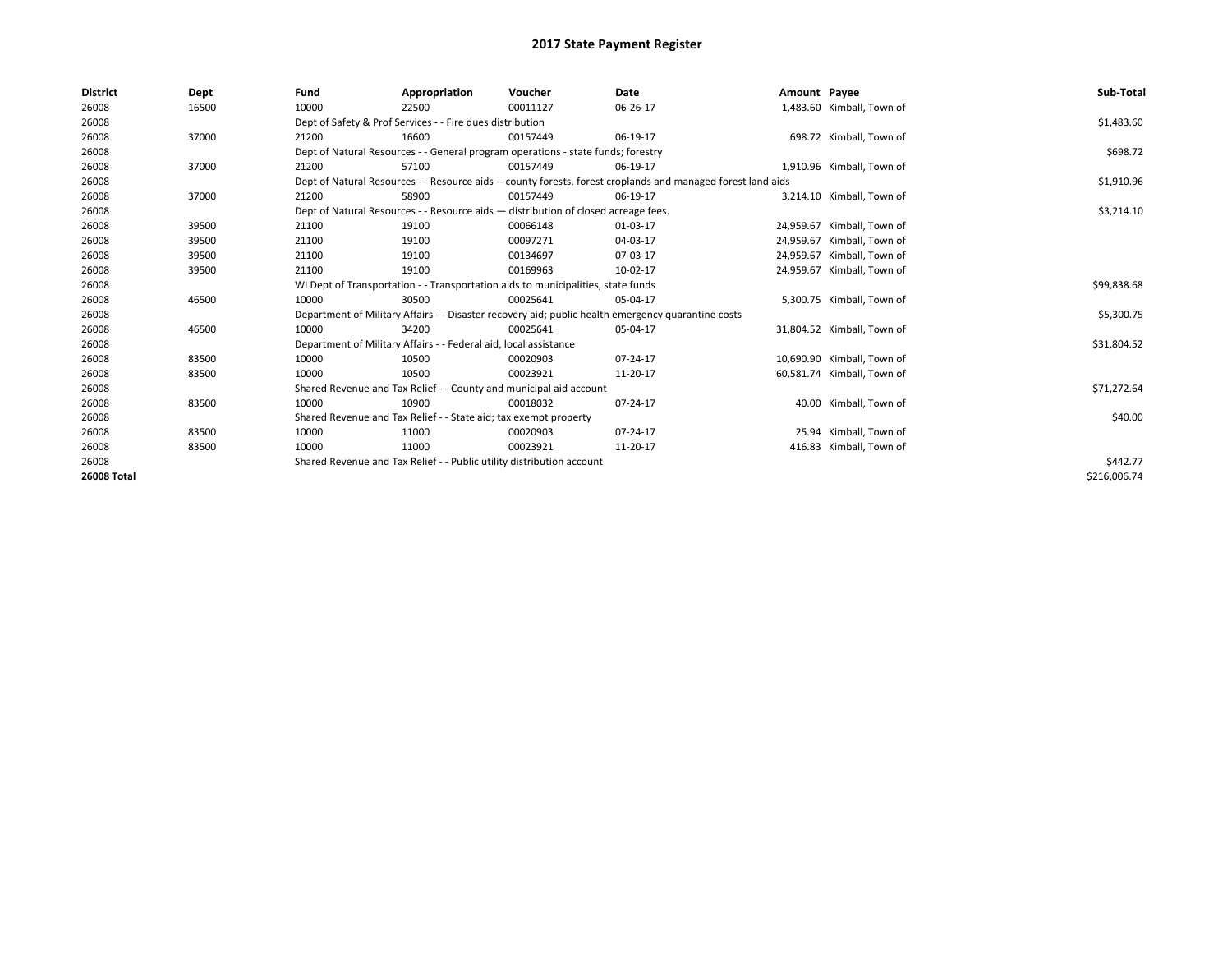| <b>District</b>    | Dept  | Fund  | Appropriation                                                                                                | Voucher  | Date           | Amount Payee |                           | Sub-Total    |  |  |
|--------------------|-------|-------|--------------------------------------------------------------------------------------------------------------|----------|----------------|--------------|---------------------------|--------------|--|--|
| 26010              | 16500 | 10000 | 22500                                                                                                        | 00011128 | 06-26-17       |              | 531.44 Town Of Knight     |              |  |  |
| 26010              |       |       | Dept of Safety & Prof Services - - Fire dues distribution                                                    |          |                |              |                           | \$531.44     |  |  |
| 26010              | 37000 | 10000 | 50300                                                                                                        | 00126151 | 02-06-17       |              | 1,270.59 Town Of Knight   |              |  |  |
| 26010              | 37000 | 10000 | 50300                                                                                                        | 00126152 | 02-06-17       |              | 372.56 Town Of Knight     |              |  |  |
| 26010              |       |       | Dept of Natural Resources - - Aids in lieu of taxes - general fund                                           |          |                |              |                           | \$1,643.15   |  |  |
| 26010              | 37000 | 21200 | 16600                                                                                                        | 00157450 | 06-19-17       |              | 779.53 Town Of Knight     |              |  |  |
| 26010              |       |       | Dept of Natural Resources - - General program operations - state funds; forestry                             |          |                |              |                           | \$779.53     |  |  |
| 26010              | 37000 | 21200 | 57100                                                                                                        | 00157450 | 06-19-17       |              | 13,327.80 Town Of Knight  |              |  |  |
| 26010              |       |       | Dept of Natural Resources - - Resource aids -- county forests, forest croplands and managed forest land aids |          |                |              |                           |              |  |  |
| 26010              | 37000 | 21200 | 57900                                                                                                        | 00143555 | 04-21-17       |              | 2.16 Town Of Knight       |              |  |  |
| 26010              |       |       | Dept of Natural Resources - - Aids in lieu of taxes - sum sufficient                                         |          |                |              |                           | \$2.16       |  |  |
| 26010              | 37000 | 21200 | 58900                                                                                                        | 00157450 | 06-19-17       |              | 3,585.83 Town Of Knight   |              |  |  |
| 26010              |       |       | Dept of Natural Resources - - Resource aids - distribution of closed acreage fees.                           |          |                |              |                           |              |  |  |
| 26010              | 39500 | 21100 | 19100                                                                                                        | 00066149 | 01-03-17       |              | 27,745.20 Town Of Knight  |              |  |  |
| 26010              | 39500 | 21100 | 19100                                                                                                        | 00097272 | 04-03-17       |              | 27,745.20 Town Of Knight  |              |  |  |
| 26010              | 39500 | 21100 | 19100                                                                                                        | 00134698 | 07-03-17       |              | 27,745.20 Town Of Knight  |              |  |  |
| 26010              | 39500 | 21100 | 19100                                                                                                        | 00169964 | 10-02-17       |              | 27,745.20 Town Of Knight  |              |  |  |
| 26010              |       |       | WI Dept of Transportation - - Transportation aids to municipalities, state funds                             |          |                |              |                           | \$110,980.80 |  |  |
| 26010              | 50500 | 10000 | 74300                                                                                                        | 00058560 | 09-05-17       |              | 149,402.84 Town Of Knight |              |  |  |
| 26010              | 50500 | 10000 | 74300                                                                                                        | 00060925 | 09-26-17       |              | 175,674.05 Town Of Knight |              |  |  |
| 26010              | 50500 | 10000 | 74300                                                                                                        | 00065389 | 11-24-17       |              | 61,700.00 Town Of Knight  |              |  |  |
| 26010              |       |       | Department of Administration - - Federal aid; local assistance                                               |          |                |              |                           | \$386,776.89 |  |  |
| 26010              | 83500 | 10000 | 10500                                                                                                        | 00020904 | $07 - 24 - 17$ |              | 4,438.50 Town Of Knight   |              |  |  |
| 26010              | 83500 | 10000 | 10500                                                                                                        | 00023922 | 11-20-17       |              | 25,151.49 Town Of Knight  |              |  |  |
| 26010              |       |       | Shared Revenue and Tax Relief - - County and municipal aid account                                           |          |                |              |                           | \$29,589.99  |  |  |
| 26010              | 83500 | 10000 | 11000                                                                                                        | 00020904 | 07-24-17       |              | 9.21 Town Of Knight       |              |  |  |
| 26010              | 83500 | 10000 | 11000                                                                                                        | 00023922 | 11-20-17       |              | 44.82 Town Of Knight      |              |  |  |
| 26010              |       |       | Shared Revenue and Tax Relief - - Public utility distribution account                                        |          |                |              |                           | \$54.03      |  |  |
| <b>26010 Total</b> |       |       |                                                                                                              |          |                |              |                           | \$547.271.62 |  |  |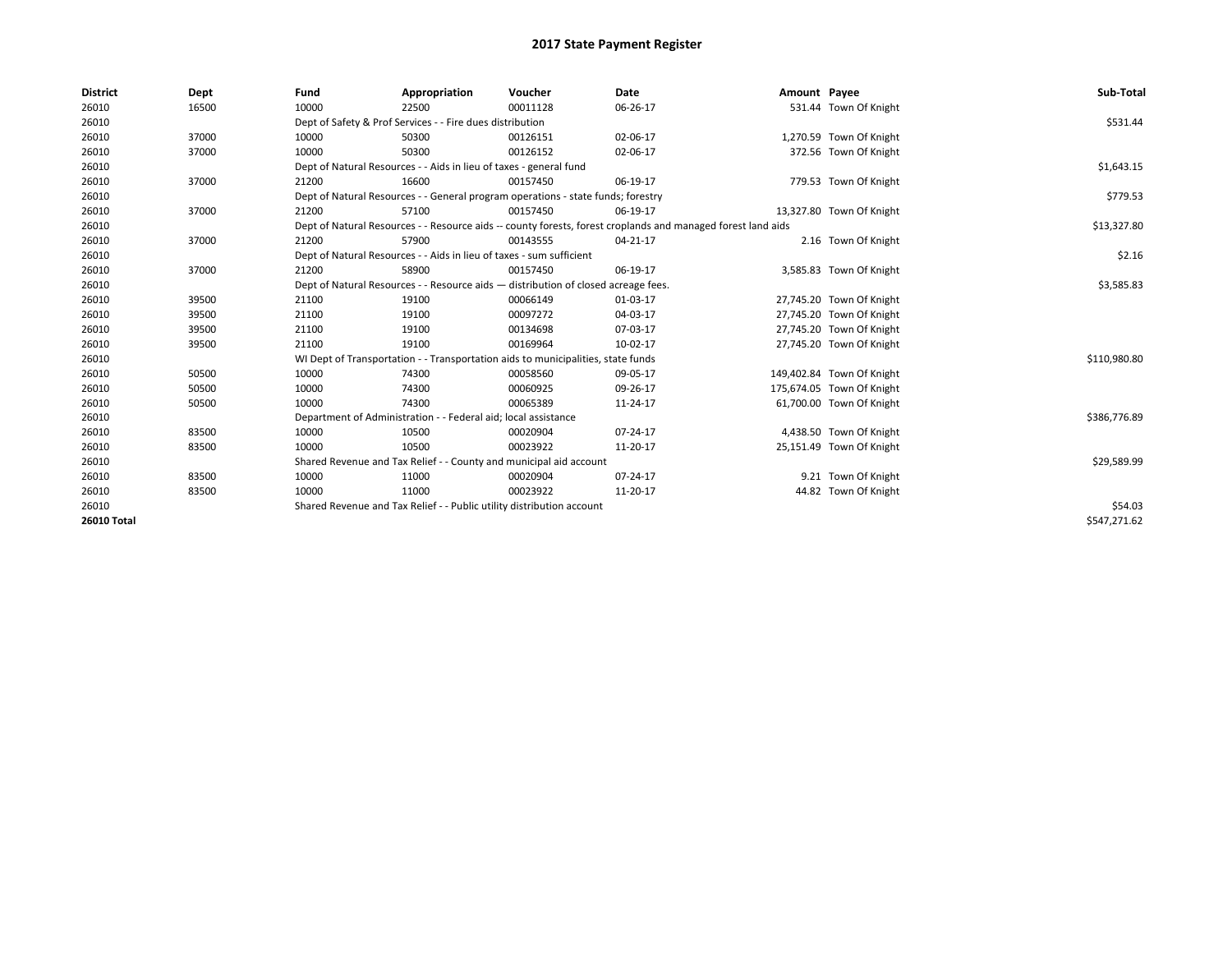| <b>District</b>    | Dept  | Fund  | Appropriation                                                                                                | Voucher  | Date           | Amount Payee |                           | Sub-Total    |  |  |
|--------------------|-------|-------|--------------------------------------------------------------------------------------------------------------|----------|----------------|--------------|---------------------------|--------------|--|--|
| 26012              | 16500 | 10000 | 22500                                                                                                        | 00011129 | 06-26-17       |              | 11,742.20 Town Of Mercer  |              |  |  |
| 26012              |       |       | Dept of Safety & Prof Services - - Fire dues distribution                                                    |          |                |              |                           | \$11,742.20  |  |  |
| 26012              | 37000 | 10000 | 50300                                                                                                        | 00126165 | 02-06-17       |              | 2.962.43 Town Of Mercer   |              |  |  |
| 26012              | 37000 | 10000 | 50300                                                                                                        | 00126166 | 02-06-17       |              | 50.612.93 Town Of Mercer  |              |  |  |
| 26012              | 37000 | 10000 | 50300                                                                                                        | 00126167 | 02-06-17       |              | 82,696.80 Town Of Mercer  |              |  |  |
| 26012              | 37000 | 10000 | 50300                                                                                                        | 00126168 | 02-06-17       |              | 104,554.44 Town Of Mercer |              |  |  |
| 26012              | 37000 | 10000 | 50300                                                                                                        | 00143611 | 04-21-17       |              | 6,457.75 Town Of Mercer   |              |  |  |
| 26012              | 37000 | 10000 | 50300                                                                                                        | 00143612 | 04-21-17       |              | 5,404.86 Town Of Mercer   |              |  |  |
| 26012              |       |       | Dept of Natural Resources - - Aids in lieu of taxes - general fund                                           |          |                |              |                           | \$252,689.21 |  |  |
| 26012              | 37000 | 21200 | 16600                                                                                                        | 00157451 | 06-19-17       |              | 1,406.84 Town Of Mercer   |              |  |  |
| 26012              |       |       | Dept of Natural Resources - - General program operations - state funds; forestry                             |          |                |              |                           | \$1,406.84   |  |  |
| 26012              | 37000 | 21200 | 57100                                                                                                        | 00157451 | 06-19-17       |              | 12,480.05 Town Of Mercer  |              |  |  |
| 26012              |       |       | Dept of Natural Resources - - Resource aids -- county forests, forest croplands and managed forest land aids |          |                |              |                           |              |  |  |
| 26012              | 37000 | 21200 | 57900                                                                                                        | 00143610 | $04 - 21 - 17$ |              | 15,004.65 Town Of Mercer  |              |  |  |
| 26012              |       |       | Dept of Natural Resources - - Aids in lieu of taxes - sum sufficient                                         |          |                |              |                           |              |  |  |
| 26012              | 37000 | 21200 | 58900                                                                                                        | 00157451 | 06-19-17       |              | 6,471.45 Town Of Mercer   |              |  |  |
| 26012              |       |       | Dept of Natural Resources - - Resource aids - distribution of closed acreage fees.                           |          |                |              |                           | \$6,471.45   |  |  |
| 26012              | 39500 | 21100 | 19100                                                                                                        | 00066150 | 01-03-17       |              | 85,162.35 Town Of Mercer  |              |  |  |
| 26012              | 39500 | 21100 | 19100                                                                                                        | 00097273 | 04-03-17       |              | 85,162.35 Town Of Mercer  |              |  |  |
| 26012              | 39500 | 21100 | 19100                                                                                                        | 00134699 | 07-03-17       |              | 85,162.35 Town Of Mercer  |              |  |  |
| 26012              | 39500 | 21100 | 19100                                                                                                        | 00169965 | 10-02-17       |              | 85,162.35 Town Of Mercer  |              |  |  |
| 26012              |       |       | WI Dept of Transportation - - Transportation aids to municipalities, state funds                             |          |                |              |                           | \$340,649.40 |  |  |
| 26012              | 39500 | 21100 | 27800                                                                                                        | 00186543 | 10-31-17       |              | 27,024.60 Town Of Mercer  |              |  |  |
| 26012              |       |       | WI Dept of Transportation - - Local roads improvement program, state funds                                   |          |                |              |                           | \$27,024.60  |  |  |
| 26012              | 83500 | 10000 | 10500                                                                                                        | 00020905 | 07-24-17       |              | 3,598.18 Town Of Mercer   |              |  |  |
| 26012              | 83500 | 10000 | 10500                                                                                                        | 00023923 | 11-20-17       |              | 20,389.68 Town Of Mercer  |              |  |  |
| 26012              |       |       | Shared Revenue and Tax Relief - - County and municipal aid account                                           |          |                |              |                           | \$23,987.86  |  |  |
| 26012              | 83500 | 10000 | 10900                                                                                                        | 00018033 | 07-24-17       |              | 205.00 Town Of Mercer     |              |  |  |
| 26012              |       |       | Shared Revenue and Tax Relief - - State aid; tax exempt property                                             |          |                |              |                           | \$205.00     |  |  |
| 26012              | 83500 | 10000 | 11000                                                                                                        | 00020905 | 07-24-17       |              | 1,770.01 Town Of Mercer   |              |  |  |
| 26012              | 83500 | 10000 | 11000                                                                                                        | 00023923 | 11-20-17       |              | 10,234.20 Town Of Mercer  |              |  |  |
| 26012              |       |       | Shared Revenue and Tax Relief - - Public utility distribution account                                        |          |                |              |                           | \$12,004.21  |  |  |
| 26012              | 83500 | 10000 | 50100                                                                                                        | 00015267 | 01-31-17       |              | 271.66 Town Of Mercer     |              |  |  |
| 26012              |       |       | Shared Revenue and Tax Relief - - Payments for municipal services                                            |          |                |              |                           | \$271.66     |  |  |
| <b>26012 Total</b> |       |       |                                                                                                              |          |                |              |                           | \$703,937.13 |  |  |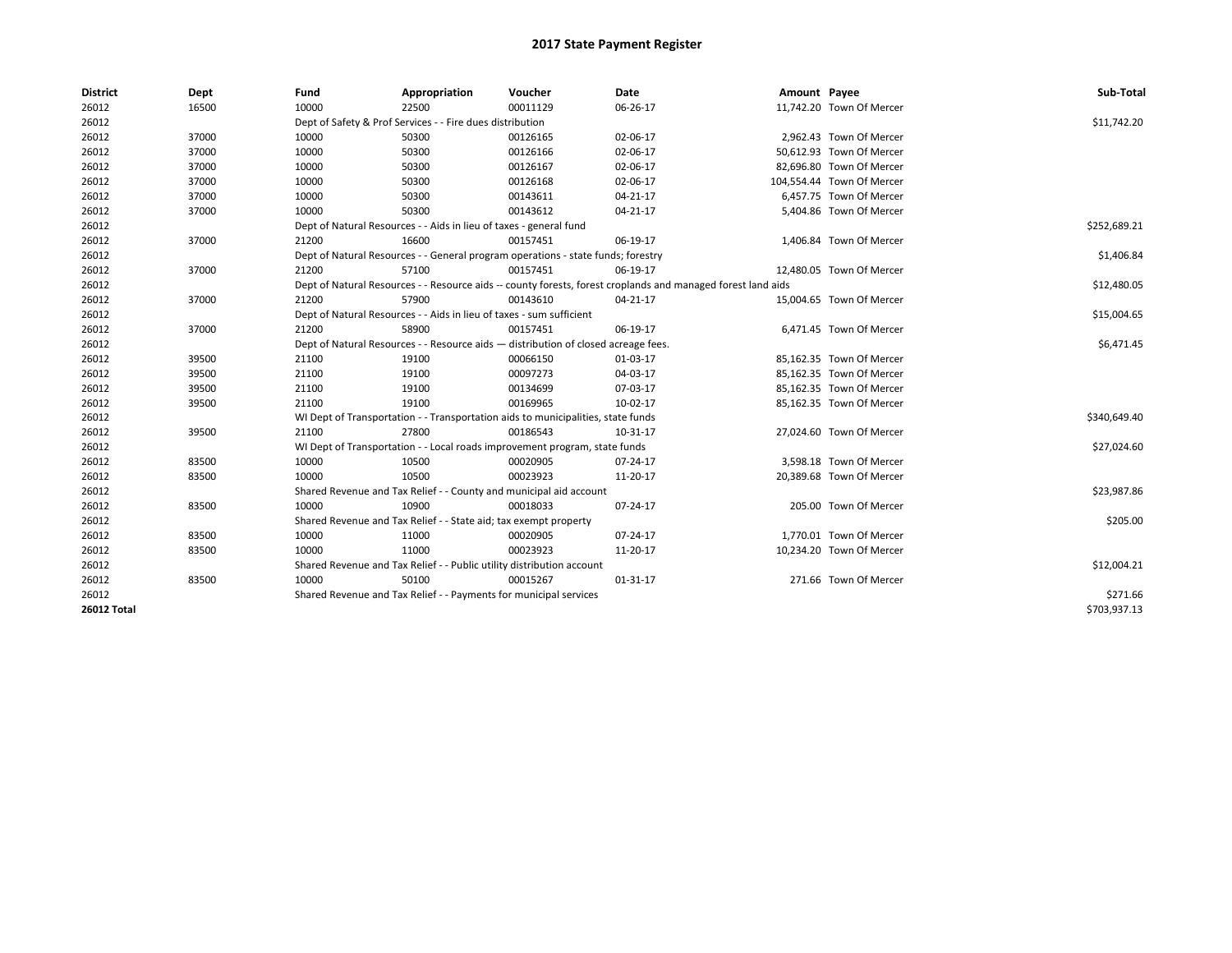| <b>District</b>    | Dept  | Fund  | Appropriation                                                                                                | Voucher  | Date       | Amount Payee |                       | Sub-Total    |
|--------------------|-------|-------|--------------------------------------------------------------------------------------------------------------|----------|------------|--------------|-----------------------|--------------|
| 26014              | 16500 | 10000 | 22500                                                                                                        | 00011130 | 06-26-17   |              | 2,318.22 Town Of Oma  |              |
| 26014              |       |       | Dept of Safety & Prof Services - - Fire dues distribution                                                    |          |            |              |                       | \$2,318.22   |
| 26014              | 37000 | 10000 | 50300                                                                                                        | 00126183 | 02-06-17   |              | 21,298.87 Town Of Oma |              |
| 26014              | 37000 | 10000 | 50300                                                                                                        | 00126184 | 02-06-17   |              | 848.83 Town Of Oma    |              |
| 26014              |       |       | Dept of Natural Resources - - Aids in lieu of taxes - general fund                                           |          |            |              |                       | \$22,147.70  |
| 26014              | 37000 | 21200 | 16600                                                                                                        | 00157452 | 06-19-17   |              | 3,384.94 Town Of Oma  |              |
| 26014              |       |       | Dept of Natural Resources - - General program operations - state funds; forestry                             |          |            |              |                       | \$3,384.94   |
| 26014              | 37000 | 21200 | 57100                                                                                                        | 00157452 | 06-19-17   |              | 6,987.71 Town Of Oma  |              |
| 26014              |       |       | Dept of Natural Resources - - Resource aids -- county forests, forest croplands and managed forest land aids |          | \$6,987.71 |              |                       |              |
| 26014              | 37000 | 21200 | 57900                                                                                                        | 00143656 | 04-21-17   |              | 5.01 Town Of Oma      |              |
| 26014              | 37000 | 21200 | 57900                                                                                                        | 00143657 | 04-21-17   |              | 1,409.62 Town Of Oma  |              |
| 26014              |       |       | Dept of Natural Resources - - Aids in lieu of taxes - sum sufficient                                         |          |            |              |                       | \$1,414.63   |
| 26014              | 37000 | 21200 | 58900                                                                                                        | 00157452 | 06-19-17   |              | 15,570.74 Town Of Oma |              |
| 26014              |       |       | Dept of Natural Resources - - Resource aids - distribution of closed acreage fees.                           |          |            |              |                       | \$15,570.74  |
| 26014              | 39500 | 21100 | 19100                                                                                                        | 00066151 | 01-03-17   |              | 31,483.09 Town Of Oma |              |
| 26014              | 39500 | 21100 | 19100                                                                                                        | 00097274 | 04-03-17   |              | 31.483.09 Town Of Oma |              |
| 26014              | 39500 | 21100 | 19100                                                                                                        | 00134700 | 07-03-17   |              | 31,483.09 Town Of Oma |              |
| 26014              | 39500 | 21100 | 19100                                                                                                        | 00169966 | 10-02-17   |              | 31,483.11 Town Of Oma |              |
| 26014              |       |       | WI Dept of Transportation - - Transportation aids to municipalities, state funds                             |          |            |              |                       | \$125,932.38 |
| 26014              | 46500 | 27200 | 36500                                                                                                        | 00023584 | 03-17-17   |              | 1,752.46 Town Of Oma  |              |
| 26014              |       |       | Department of Military Affairs - - State disaster assistance; petroleum inspection fund                      |          |            |              |                       | \$1,752.46   |
| 26014              | 83500 | 10000 | 10500                                                                                                        | 00020906 | 07-24-17   |              | 1.165.89 Town Of Oma  |              |
| 26014              | 83500 | 10000 | 10500                                                                                                        | 00023924 | 11-20-17   |              | 6,606.74 Town Of Oma  |              |
| 26014              |       |       | Shared Revenue and Tax Relief - - County and municipal aid account                                           |          |            |              |                       | \$7,772.63   |
| 26014              | 83500 | 10000 | 11000                                                                                                        | 00020906 | 07-24-17   |              | 15.11 Town Of Oma     |              |
| 26014              | 83500 | 10000 | 11000                                                                                                        | 00023924 | 11-20-17   |              | 80.31 Town Of Oma     |              |
| 26014              |       |       | Shared Revenue and Tax Relief - - Public utility distribution account                                        |          |            |              |                       | \$95.42      |
| <b>26014 Total</b> |       |       |                                                                                                              |          |            |              |                       | \$187.376.83 |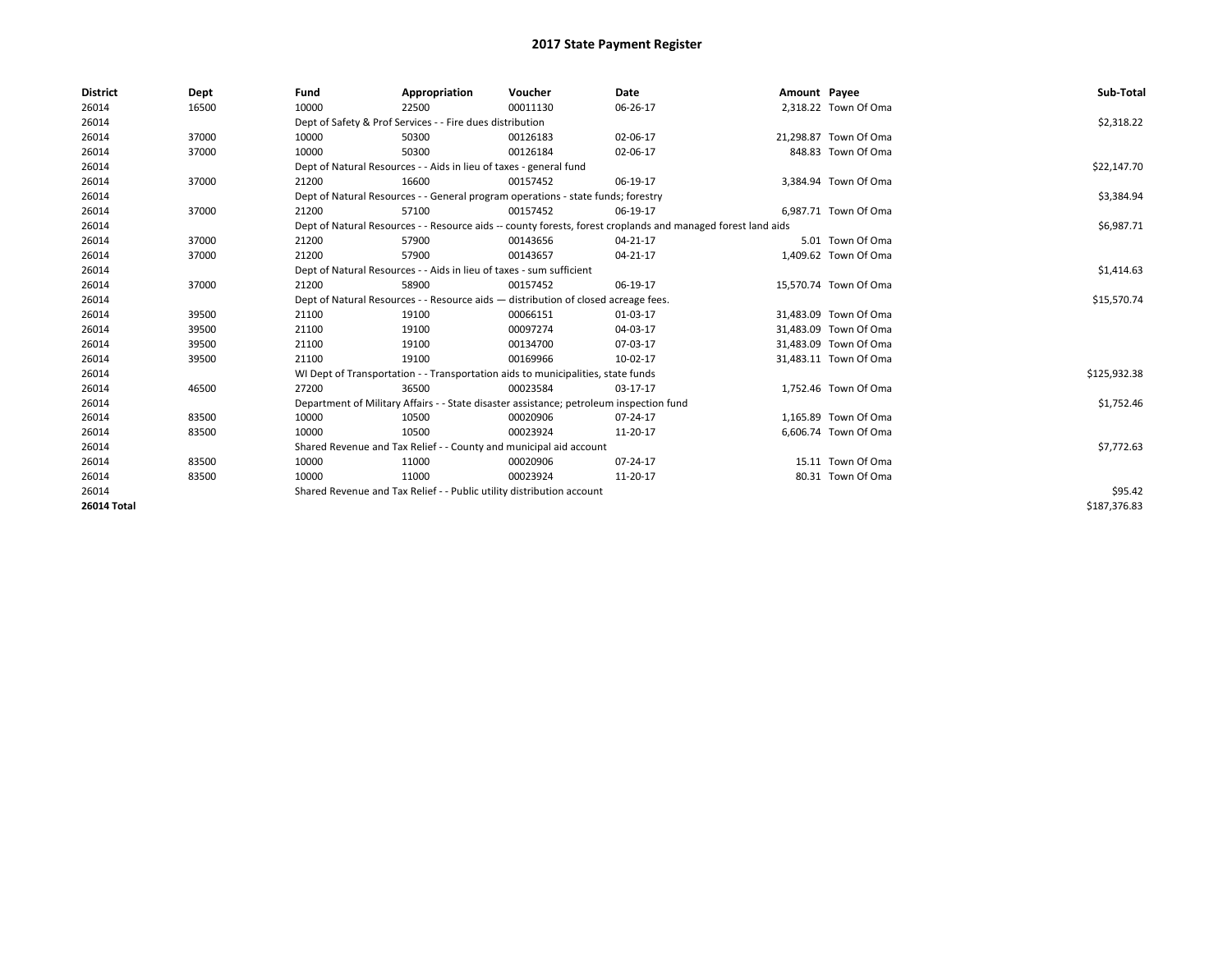| <b>District</b>    | Dept  | Fund  | Appropriation                                                                                                | Voucher  | Date     | Amount Payee |                         | Sub-Total   |
|--------------------|-------|-------|--------------------------------------------------------------------------------------------------------------|----------|----------|--------------|-------------------------|-------------|
| 26016              | 16500 | 10000 | 22500                                                                                                        | 00011131 | 06-26-17 |              | 440.01 Town Of Pence    |             |
| 26016              |       |       | Dept of Safety & Prof Services - - Fire dues distribution                                                    |          |          |              |                         | \$440.01    |
| 26016              | 37000 | 21200 | 16600                                                                                                        | 00157453 | 06-19-17 |              | 518.17 Town Of Pence    |             |
| 26016              |       |       | Dept of Natural Resources - - General program operations - state funds; forestry                             |          |          |              |                         | \$518.17    |
| 26016              | 37000 | 21200 | 57100                                                                                                        | 00157453 | 06-19-17 |              | 4,411.56 Town Of Pence  |             |
| 26016              |       |       | Dept of Natural Resources - - Resource aids -- county forests, forest croplands and managed forest land aids |          |          |              |                         | \$4,411.56  |
| 26016              | 37000 | 21200 | 58900                                                                                                        | 00157453 | 06-19-17 |              | 2.383.59 Town Of Pence  |             |
| 26016              |       |       | Dept of Natural Resources - - Resource aids - distribution of closed acreage fees.                           |          |          |              |                         | \$2,383.59  |
| 26016              | 39500 | 21100 | 19100                                                                                                        | 00066152 | 01-03-17 |              | 12.022.92 Town Of Pence |             |
| 26016              | 39500 | 21100 | 19100                                                                                                        | 00097275 | 04-03-17 |              | 12.022.92 Town Of Pence |             |
| 26016              | 39500 | 21100 | 19100                                                                                                        | 00134701 | 07-03-17 |              | 12.022.92 Town Of Pence |             |
| 26016              | 39500 | 21100 | 19100                                                                                                        | 00169967 | 10-02-17 |              | 12,022.92 Town Of Pence |             |
| 26016              |       |       | WI Dept of Transportation - - Transportation aids to municipalities, state funds                             |          |          |              |                         | \$48,091.68 |
| 26016              | 83500 | 10000 | 10500                                                                                                        | 00020907 | 07-24-17 |              | 6,616.18 Town Of Pence  |             |
| 26016              | 83500 | 10000 | 10500                                                                                                        | 00023925 | 11-20-17 |              | 37,491.69 Town Of Pence |             |
| 26016              |       |       | Shared Revenue and Tax Relief - - County and municipal aid account                                           |          |          |              |                         | \$44,107.87 |
| <b>26016 Total</b> |       |       |                                                                                                              |          |          |              |                         | \$99,952.88 |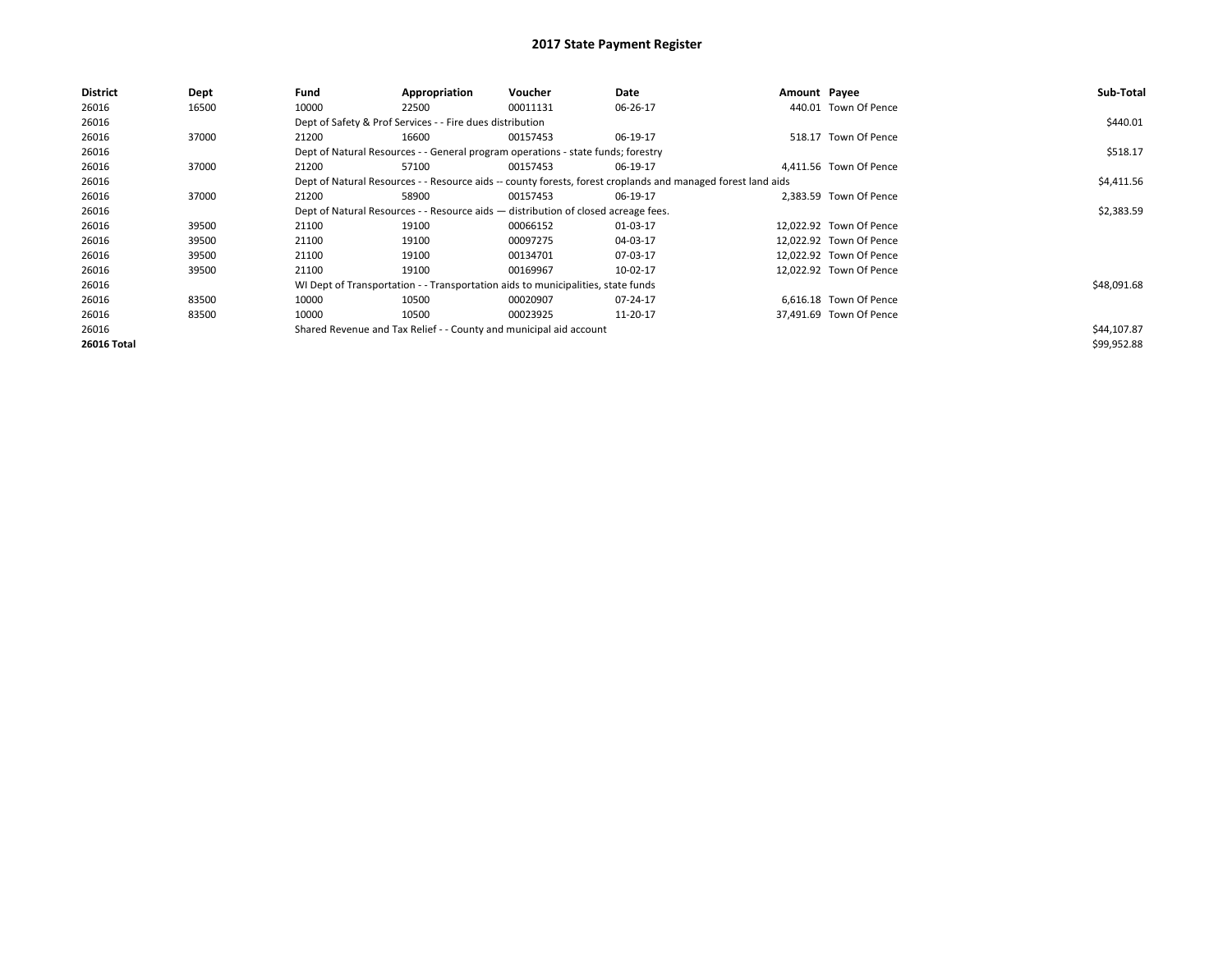| <b>District</b>    | Dept  | Fund  | Appropriation                                                                                                | Voucher  | Date     | Amount Payee |                          | Sub-Total    |  |  |
|--------------------|-------|-------|--------------------------------------------------------------------------------------------------------------|----------|----------|--------------|--------------------------|--------------|--|--|
| 26018              | 16500 | 10000 | 22500                                                                                                        | 00011132 | 06-26-17 |              | 621.80 Town Of Saxon     |              |  |  |
| 26018              |       |       | Dept of Safety & Prof Services - - Fire dues distribution                                                    |          |          |              |                          |              |  |  |
| 26018              | 37000 | 10000 | 50300                                                                                                        | 00126213 | 02-06-17 |              | 25,562.85 Town Of Saxon  |              |  |  |
| 26018              |       |       | Dept of Natural Resources - - Aids in lieu of taxes - general fund                                           |          |          |              |                          | \$25,562.85  |  |  |
| 26018              | 37000 | 21200 | 16600                                                                                                        | 00157454 | 06-19-17 |              | 979.29 Town Of Saxon     |              |  |  |
| 26018              |       |       | Dept of Natural Resources - - General program operations - state funds; forestry                             |          |          |              |                          |              |  |  |
| 26018              | 37000 | 21200 | 57100                                                                                                        | 00157454 | 06-19-17 |              | 5,062.64 Town Of Saxon   |              |  |  |
| 26018              |       |       | Dept of Natural Resources - - Resource aids -- county forests, forest croplands and managed forest land aids |          |          |              |                          | \$5,062.64   |  |  |
| 26018              | 37000 | 21200 | 58900                                                                                                        | 00157454 | 06-19-17 |              | 4,504.74 Town Of Saxon   |              |  |  |
| 26018              |       |       | Dept of Natural Resources - - Resource aids - distribution of closed acreage fees.                           |          |          |              |                          | \$4,504.74   |  |  |
| 26018              | 39500 | 21100 | 19100                                                                                                        | 00066153 | 01-03-17 |              | 21,342.88 Town Of Saxon  |              |  |  |
| 26018              | 39500 | 21100 | 19100                                                                                                        | 00097276 | 04-03-17 |              | 21,342.88 Town Of Saxon  |              |  |  |
| 26018              | 39500 | 21100 | 19100                                                                                                        | 00134702 | 07-03-17 |              | 21,342.88 Town Of Saxon  |              |  |  |
| 26018              | 39500 | 21100 | 19100                                                                                                        | 00169968 | 10-02-17 |              | 21,342.90 Town Of Saxon  |              |  |  |
| 26018              |       |       | WI Dept of Transportation - - Transportation aids to municipalities, state funds                             |          |          |              |                          |              |  |  |
| 26018              | 46500 | 10000 | 30500                                                                                                        | 00025666 | 05-04-17 |              | 3,871.53 Town Of Saxon   |              |  |  |
| 26018              | 46500 | 10000 | 30500                                                                                                        | 00034654 | 11-22-17 |              | 20,498.56 Town Of Saxon  |              |  |  |
| 26018              | 46500 | 10000 | 30500                                                                                                        | 00035412 | 12-12-17 |              | 12,005.38 Town Of Saxon  |              |  |  |
| 26018              |       |       | Department of Military Affairs - - Disaster recovery aid; public health emergency quarantine costs           |          |          |              |                          | \$36,375.47  |  |  |
| 26018              | 46500 | 10000 | 34200                                                                                                        | 00025666 | 05-04-17 |              | 23,229.16 Town Of Saxon  |              |  |  |
| 26018              | 46500 | 10000 | 34200                                                                                                        | 00034654 | 11-22-17 |              | 122,991.37 Town Of Saxon |              |  |  |
| 26018              | 46500 | 10000 | 34200                                                                                                        | 00035412 | 12-12-17 |              | 72,032.30 Town Of Saxon  |              |  |  |
| 26018              |       |       | Department of Military Affairs - - Federal aid, local assistance                                             |          |          |              |                          | \$218,252.83 |  |  |
| 26018              | 83500 | 10000 | 10500                                                                                                        | 00020908 | 07-24-17 |              | 7,094.77 Town Of Saxon   |              |  |  |
| 26018              | 83500 | 10000 | 10500                                                                                                        | 00023926 | 11-20-17 |              | 40,203.68 Town Of Saxon  |              |  |  |
| 26018              |       |       | Shared Revenue and Tax Relief - - County and municipal aid account                                           |          |          |              |                          | \$47,298.45  |  |  |
| 26018              | 83500 | 10000 | 10900                                                                                                        | 00018034 | 07-24-17 |              | 5.00 Town Of Saxon       |              |  |  |
| 26018              |       |       | Shared Revenue and Tax Relief - - State aid; tax exempt property                                             |          |          |              |                          | \$5.00       |  |  |
| 26018              | 83500 | 10000 | 11000                                                                                                        | 00020908 | 07-24-17 |              | 206.45 Town Of Saxon     |              |  |  |
| 26018              | 83500 | 10000 | 11000                                                                                                        | 00023926 | 11-20-17 |              | 2,182.00 Town Of Saxon   |              |  |  |
| 26018              |       |       | Shared Revenue and Tax Relief - - Public utility distribution account                                        |          |          |              |                          | \$2,388.45   |  |  |
| <b>26018 Total</b> |       |       |                                                                                                              |          |          |              |                          | \$426,423.06 |  |  |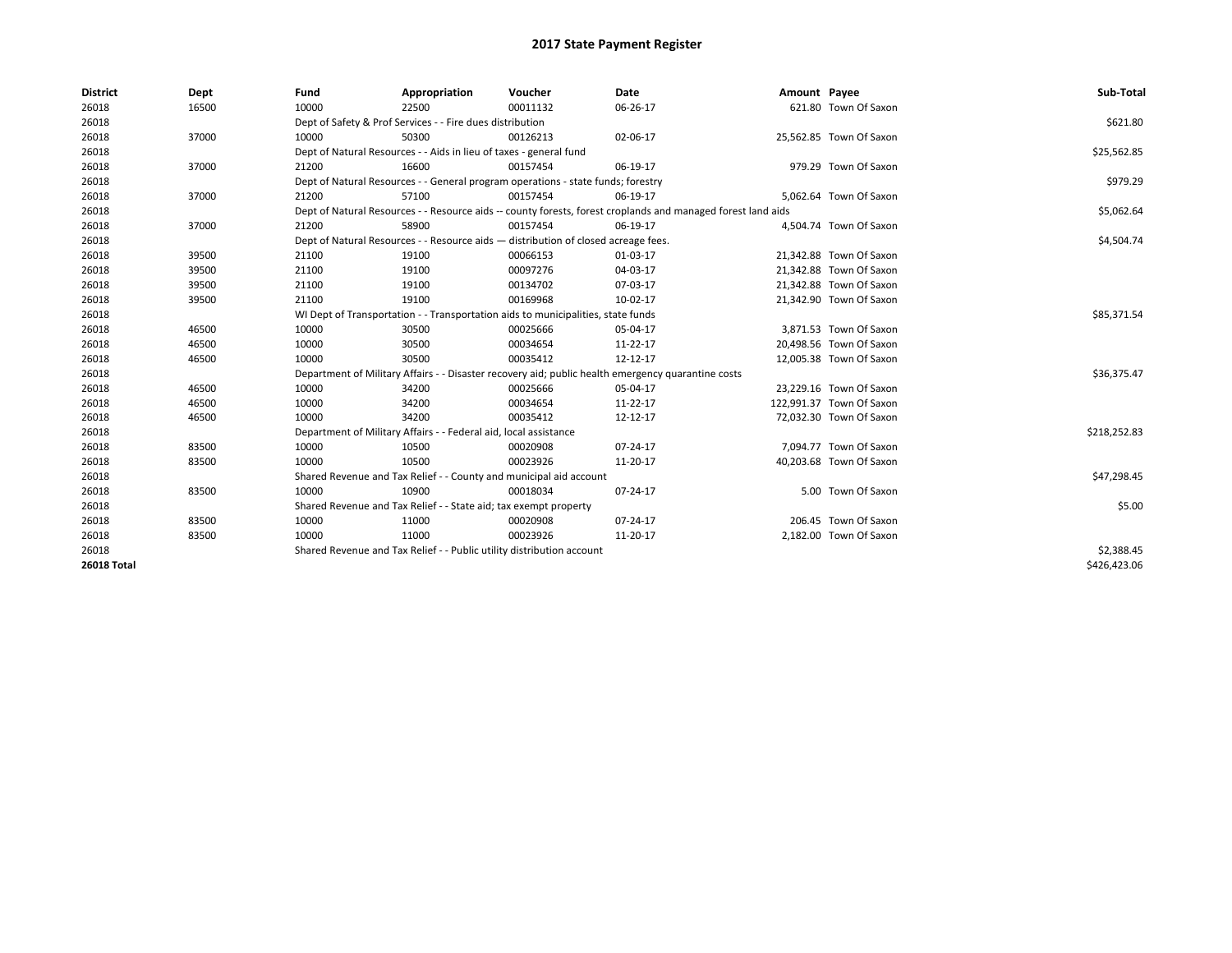| <b>District</b> | Dept  | Fund                                                                             | Appropriation                                                                      | Voucher    | Date                                                                                                         | Amount Payee |                            | Sub-Total    |
|-----------------|-------|----------------------------------------------------------------------------------|------------------------------------------------------------------------------------|------------|--------------------------------------------------------------------------------------------------------------|--------------|----------------------------|--------------|
| 26020           | 16500 | 10000                                                                            | 22500                                                                              | 00011133   | 06-27-17                                                                                                     |              | 3,200.22 Town Of Sherman   |              |
| 26020           |       | Dept of Safety & Prof Services - - Fire dues distribution                        |                                                                                    | \$3,200.22 |                                                                                                              |              |                            |              |
| 26020           | 37000 | 10000                                                                            | 50300                                                                              | 00125733   | 02-06-17                                                                                                     |              | 2,957.63 Town Of Sherman   |              |
| 26020           | 37000 | 10000                                                                            | 50300                                                                              | 00125734   | 02-06-17                                                                                                     |              | 196.39 Town Of Sherman     |              |
| 26020           | 37000 | 10000                                                                            | 50300                                                                              | 00125735   | 02-06-17                                                                                                     |              | 23,418.86 Town Of Sherman  |              |
| 26020           | 37000 | 10000                                                                            | 50300                                                                              | 00125736   | 02-06-17                                                                                                     |              | 139,748.29 Town Of Sherman |              |
| 26020           | 37000 | 10000                                                                            | 50300                                                                              | 00142430   | 04-21-17                                                                                                     |              | 268.03 Town Of Sherman     |              |
| 26020           | 37000 | 10000                                                                            | 50300                                                                              | 00142431   | 04-21-17                                                                                                     |              | 32.00 Town Of Sherman      |              |
| 26020           | 37000 | 10000                                                                            | 50300                                                                              | 00142432   | 04-21-17                                                                                                     |              | 7,712.38 Town Of Sherman   |              |
| 26020           | 37000 | 10000                                                                            | 50300                                                                              | 00142433   | 04-21-17                                                                                                     |              | 8,749.76 Town Of Sherman   |              |
| 26020           |       |                                                                                  | Dept of Natural Resources - - Aids in lieu of taxes - general fund                 |            |                                                                                                              |              |                            | \$183,083.34 |
| 26020           | 37000 | 21200                                                                            | 16600                                                                              | 00157455   | 06-19-17                                                                                                     |              | 2,027.87 Town Of Sherman   |              |
| 26020           |       | Dept of Natural Resources - - General program operations - state funds; forestry |                                                                                    | \$2,027.87 |                                                                                                              |              |                            |              |
| 26020           | 37000 | 21200                                                                            | 57100                                                                              | 00157455   | 06-19-17                                                                                                     |              | 1,951.38 Town Of Sherman   |              |
| 26020           |       |                                                                                  |                                                                                    |            | Dept of Natural Resources - - Resource aids -- county forests, forest croplands and managed forest land aids |              |                            | \$1,951.38   |
| 26020           | 37000 | 21200                                                                            | 57900                                                                              | 00142429   | 04-21-17                                                                                                     |              | 4,330.71 Town Of Sherman   |              |
| 26020           | 37000 | 21200                                                                            | 57900                                                                              | 00142434   | 04-21-17                                                                                                     |              | 7,917.91 Town Of Sherman   |              |
| 26020           | 37000 | 21200                                                                            | 57900                                                                              | 00142435   | 04-21-17                                                                                                     |              | 3.20 Town Of Sherman       |              |
| 26020           |       |                                                                                  | Dept of Natural Resources - - Aids in lieu of taxes - sum sufficient               |            |                                                                                                              |              |                            | \$12,251.82  |
| 26020           | 37000 | 21200                                                                            | 58900                                                                              | 00157455   | 06-19-17                                                                                                     |              | 9,328.18 Town Of Sherman   |              |
| 26020           |       |                                                                                  | Dept of Natural Resources - - Resource aids - distribution of closed acreage fees. |            |                                                                                                              |              |                            | \$9,328.18   |
| 26020           | 39500 | 21100                                                                            | 19100                                                                              | 00066154   | 01-03-17                                                                                                     |              | 24,563.31 Town Of Sherman  |              |
| 26020           | 39500 | 21100                                                                            | 19100                                                                              | 00097277   | 04-03-17                                                                                                     |              | 24.563.31 Town Of Sherman  |              |
| 26020           | 39500 | 21100                                                                            | 19100                                                                              | 00134703   | 07-03-17                                                                                                     |              | 24,563.31 Town Of Sherman  |              |
| 26020           | 39500 | 21100                                                                            | 19100                                                                              | 00169969   | 10-02-17                                                                                                     |              | 24,563.31 Town Of Sherman  |              |
| 26020           |       |                                                                                  | WI Dept of Transportation - - Transportation aids to municipalities, state funds   |            |                                                                                                              |              |                            | \$98,253.24  |
| 26020           | 83500 | 10000                                                                            | 10500                                                                              | 00020909   | 07-24-17                                                                                                     |              | 1.247.54 Town Of Sherman   |              |
| 26020           | 83500 | 10000                                                                            | 10500                                                                              | 00023927   | 11-20-17                                                                                                     |              | 7,069.42 Town Of Sherman   |              |
| 26020           |       |                                                                                  | Shared Revenue and Tax Relief - - County and municipal aid account                 |            |                                                                                                              |              |                            | \$8,316.96   |
| 26020           | 83500 | 10000                                                                            | 10900                                                                              | 00018035   | 07-24-17                                                                                                     |              | 5.00 Town Of Sherman       |              |
| 26020           |       |                                                                                  | Shared Revenue and Tax Relief - - State aid; tax exempt property                   |            |                                                                                                              |              |                            | \$5.00       |
| 26020 Total     |       |                                                                                  |                                                                                    |            |                                                                                                              |              |                            | \$318,418.01 |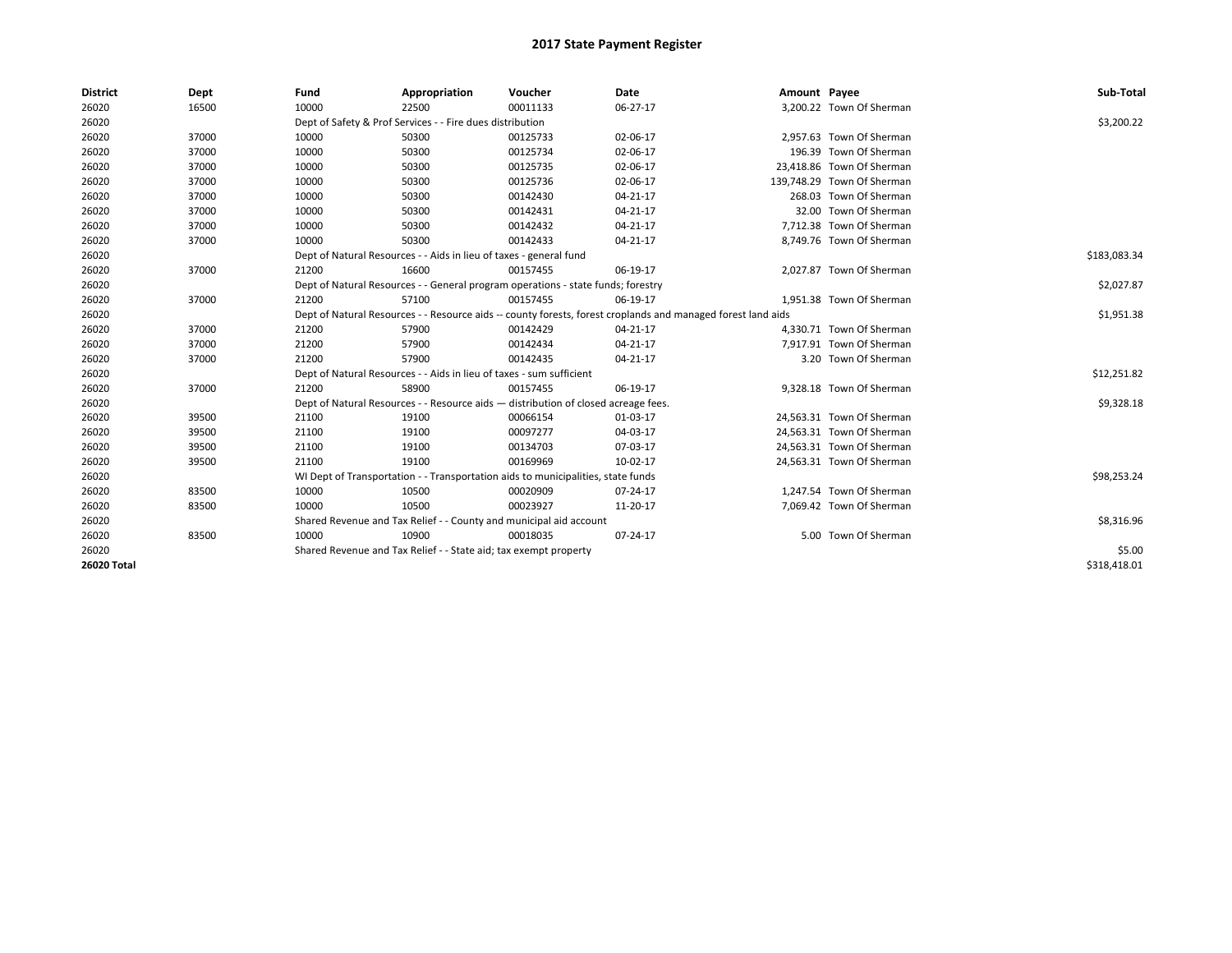| <b>District</b> | Dept  | Fund                                                      | Appropriation                                                                    | Voucher  | Date     | Amount Payee |                           | Sub-Total      |
|-----------------|-------|-----------------------------------------------------------|----------------------------------------------------------------------------------|----------|----------|--------------|---------------------------|----------------|
| 26236           | 16500 | 10000                                                     | 22500                                                                            | 00011134 | 06-26-17 |              | 2,928.24 City Of Hurley   |                |
| 26236           |       | Dept of Safety & Prof Services - - Fire dues distribution | \$2,928.24                                                                       |          |          |              |                           |                |
| 26236           | 39500 | 21100                                                     | 18500                                                                            | 00069828 | 01-03-17 |              | 406.76 City Of Hurley     |                |
| 26236           |       |                                                           | WI Dept of Transportation - - Highway safety, local assistance, federal funds    |          |          |              |                           | \$406.76       |
| 26236           | 39500 | 21100                                                     | 19100                                                                            | 00066155 | 01-03-17 |              | 37,418.11 City Of Hurley  |                |
| 26236           | 39500 | 21100                                                     | 19100                                                                            | 00097278 | 04-03-17 |              | 37,418.11 City Of Hurley  |                |
| 26236           | 39500 | 21100                                                     | 19100                                                                            | 00134704 | 07-03-17 |              | 37,418.11 City Of Hurley  |                |
| 26236           | 39500 | 21100                                                     | 19100                                                                            | 00169970 | 10-02-17 |              | 37,418.11 City Of Hurley  |                |
| 26236           |       |                                                           | WI Dept of Transportation - - Transportation aids to municipalities, state funds |          |          |              |                           | \$149,672.44   |
| 26236           | 39500 | 21100                                                     | 36800                                                                            | 00092857 | 03-09-17 |              | 978.34 City Of Hurley     |                |
| 26236           | 39500 | 21100                                                     | 36800                                                                            | 00124248 | 06-05-17 |              | 996.48 City Of Hurley     |                |
| 26236           | 39500 | 21100                                                     | 36800                                                                            | 00163031 | 09-11-17 |              | 1,489.47 City Of Hurley   |                |
| 26236           | 39500 | 21100                                                     | 36800                                                                            | 00198158 | 12-05-17 |              | 1,476.52 City Of Hurley   |                |
| 26236           |       |                                                           | WI Dept of Transportation - - Routine maintenance activities, state funds        |          |          |              |                           | \$4,940.81     |
| 26236           | 45500 | 10000                                                     | 23100                                                                            | 00039633 | 12-22-17 |              | 640.00 City Of Hurley     |                |
| 26236           |       |                                                           | Department of Justice - - Law enforcement training fund, local assistance        |          |          |              |                           | \$640.00       |
| 26236           | 50500 | 10000                                                     | 74300                                                                            | 00063122 | 10-31-17 |              | 291,136.56 City Of Hurley |                |
| 26236           | 50500 | 10000                                                     | 74300                                                                            | 00064841 | 11-17-17 |              | 183,863.44 City Of Hurley |                |
| 26236           |       |                                                           | Department of Administration - - Federal aid; local assistance                   |          |          |              |                           | \$475,000.00   |
| 26236           | 83500 | 10000                                                     | 10100                                                                            | 00020910 | 07-24-17 |              | 45,467.13 City Of Hurley  |                |
| 26236           |       |                                                           | Shared Revenue and Tax Relief - - Expenditure restraint program account          |          |          |              |                           | \$45,467.13    |
| 26236           | 83500 | 10000                                                     | 10500                                                                            | 00020910 | 07-24-17 |              | 94,081.39 City Of Hurley  |                |
| 26236           | 83500 | 10000                                                     | 10500                                                                            | 00023928 | 11-20-17 |              | 533,127.87 City Of Hurley |                |
| 26236           |       |                                                           | Shared Revenue and Tax Relief - - County and municipal aid account               |          |          |              |                           | \$627,209.26   |
| 26236           | 83500 | 10000                                                     | 10900                                                                            | 00018036 | 07-24-17 |              | 1,221.00 City Of Hurley   |                |
| 26236           | 83500 | 10000                                                     | 10900                                                                            | 00019799 | 07-24-17 |              | 60.00 City Of Hurley      |                |
| 26236           |       |                                                           | Shared Revenue and Tax Relief - - State aid; tax exempt property                 |          |          |              |                           | \$1,281.00     |
| 26236           | 83500 | 10000                                                     | 11000                                                                            | 00020910 | 07-24-17 |              | 3,856.40 City Of Hurley   |                |
| 26236           | 83500 | 10000                                                     | 11000                                                                            | 00023928 | 11-20-17 |              | 21,975.67 City Of Hurley  |                |
| 26236           |       |                                                           | Shared Revenue and Tax Relief - - Public utility distribution account            |          |          |              |                           | \$25,832.07    |
| 26236           | 83500 | 10000                                                     | 30200                                                                            | 00020097 | 07-24-17 |              | 57,708.71 City Of Hurley  |                |
| 26236           | 83500 | 10000                                                     | 30200                                                                            | 00022142 | 07-24-17 |              | 88,421.54 City Of Hurley  |                |
| 26236           |       |                                                           | Shared Revenue and Tax Relief - - School levy tax credit and first dollar credit |          |          |              |                           | \$146,130.25   |
| 26236           | 83500 | 10000                                                     | 50100                                                                            | 00015268 | 01-31-17 |              | 3,163.99 City Of Hurley   |                |
| 26236           |       |                                                           | Shared Revenue and Tax Relief - - Payments for municipal services                |          |          |              |                           | \$3,163.99     |
| 26236           | 83500 | 52100                                                     | 36300                                                                            | 00016147 | 03-27-17 |              | 55,354.17 City Of Hurley  |                |
| 26236           |       |                                                           | Shared Revenue and Tax Relief - - Lottery and gaming credit                      |          |          |              |                           | \$55,354.17    |
| 26236 Total     |       |                                                           |                                                                                  |          |          |              |                           | \$1,538,026.12 |
|                 |       |                                                           |                                                                                  |          |          |              |                           |                |